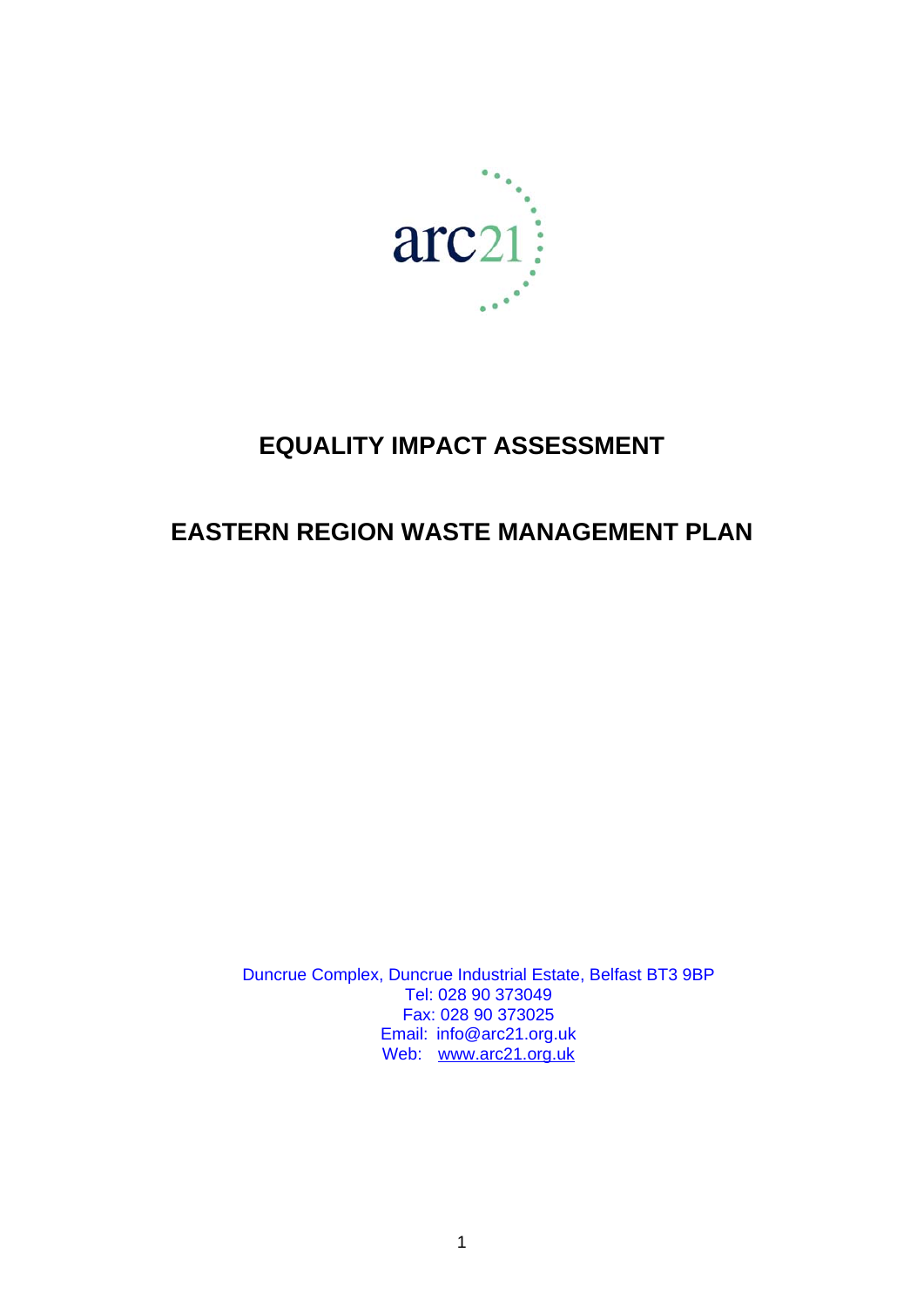## **CONTENTS PAGES**

## Executive Summary

| 1.                 | Introduction                                             |                                                         |    |  |
|--------------------|----------------------------------------------------------|---------------------------------------------------------|----|--|
| 2                  | Background                                               |                                                         |    |  |
| 3.                 | The Waste Management Plan                                |                                                         |    |  |
| 4.                 | Assessment of Impacts                                    |                                                         |    |  |
| 5.                 | Consideration of Measures to Mitigate any Adverse Impact |                                                         |    |  |
| Consultation<br>6. |                                                          |                                                         | 27 |  |
| Appendices         |                                                          |                                                         |    |  |
| Appendix 1         |                                                          | <b>Household Religion</b>                               |    |  |
| Appendix 2         |                                                          | Household Religion by Dwelling Type                     |    |  |
| Appendix 3         |                                                          | Households considered suitable for kerbside collections |    |  |
| Appendix 4         |                                                          | Estimated Populations of Minority Ethnic Communities in |    |  |
|                    |                                                          | Northern Ireland                                        |    |  |
| Appendix 5         |                                                          | Age of Head of Household                                |    |  |
| Appendix 6         |                                                          | Age of Head of Household by Dwelling Type               |    |  |
| Appendix 7         |                                                          | Marital Status of Head of Household                     |    |  |
| Appendix 8         |                                                          | Gender of Head of Household                             |    |  |
| Appendix 9         |                                                          | <b>Northern Ireland Census</b>                          |    |  |
| Appendix 10        |                                                          | Household Member with a Mobility Problem                |    |  |
| Appendix 11        |                                                          | Claimants of Disability Benefits By Age and District    |    |  |
|                    |                                                          | Council - November 2001                                 |    |  |
| Appendix 12        |                                                          | Households with Dependant Children                      |    |  |
| Appendix 13        |                                                          | Lone Parent by District Council                         |    |  |
| Appendix 14        |                                                          | <b>Consultation Matrix Informal, Formal Stages</b>      |    |  |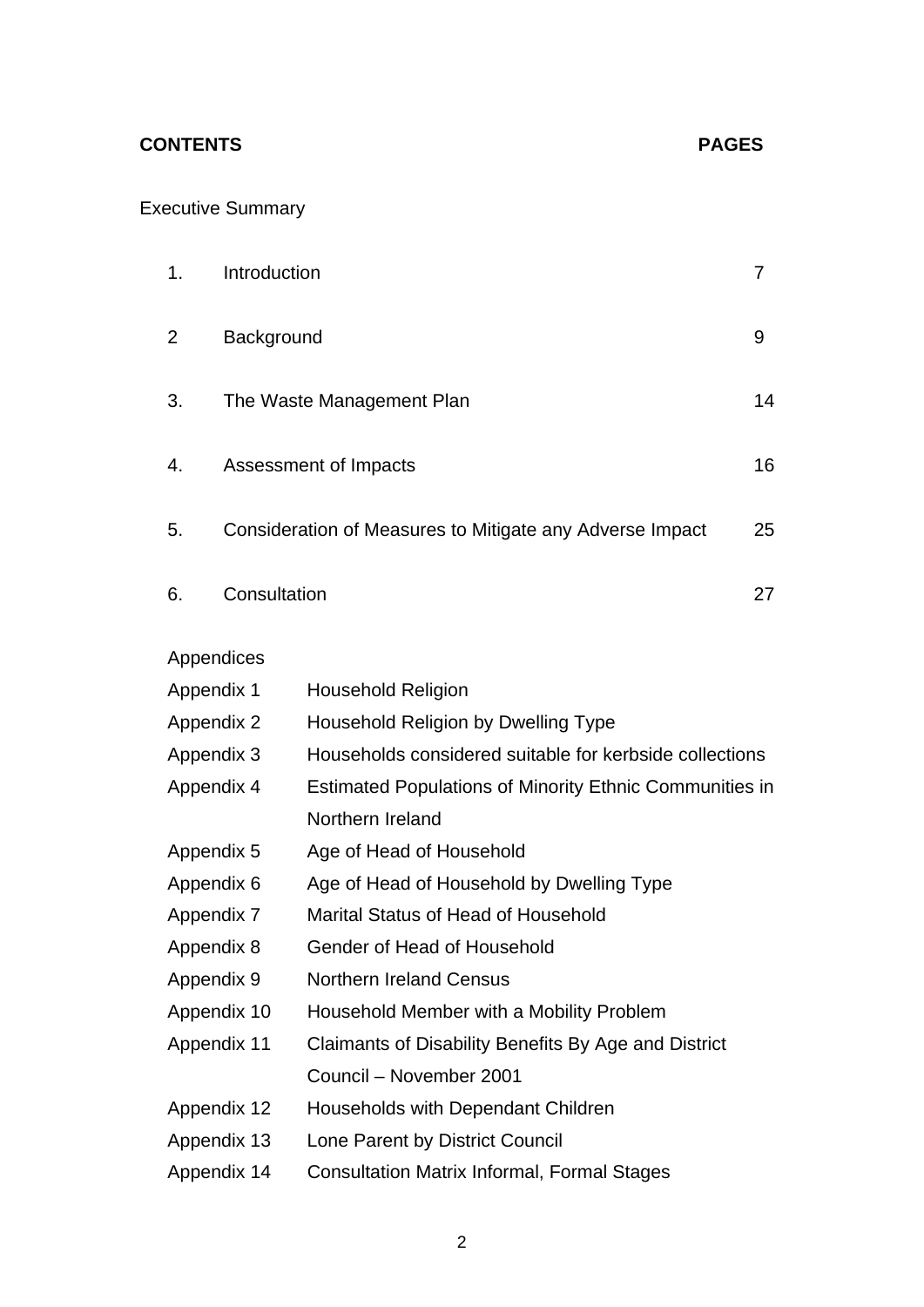## **Equality Impact Assessment –Eastern Region Waste Management Plan**

## **Executive Summary**

- (a) The eleven councils in the Eastern Region of Northern Ireland are committed to fulfilling their responsibilities under Section 75 of the Northern Ireland Act (1998), the Equality duty. The councils in response to this requirement have developed Equality Schemes that have been approved by the Equality Commission. This establishes the approach the councils will take in assessing the equality impact of their policies and procedures.
- (b) The aim of the Eastern Region Waste Management Plan is to "ensure facilities are provided that meet the needs of the people in the councils in the Eastern Region and that European and UK targets for waste reduction, recycling and recovery are achieved".
- (c) This Equality Impact Assessment (EQIA) relates to the measures in the Waste Management Plan that will be implemented to recycle household waste e.g. the introduction of additional containers**\*** to suitable house types and the provision of recycling centres and civic amenity sites for recyclable materials. A suitable house type is defined in the Plan as "those households that can accommodate additional containers". Flats and a high proportion of terraced houses will not therefore be provided with additional bins although the provision of additional containers to flats and terraced houses is not ruled out in the Plan.
- (d) As part of the implementation of the Waste Management Plan each of the eleven councils will decide which house types will have access to additional containers.
- \* **The additional containers may include bins, boxes or bags.**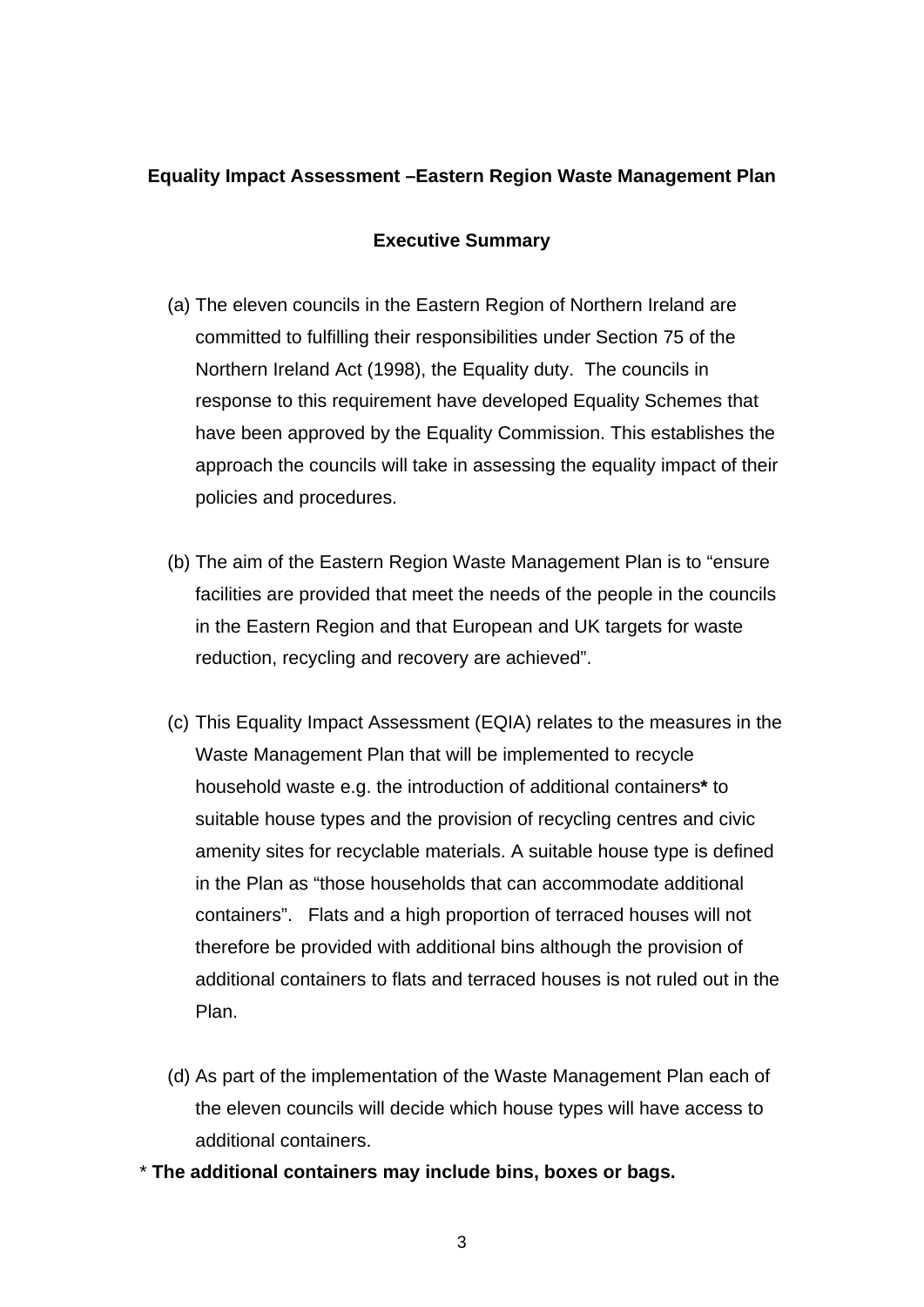- (e) An assessment of the impact of the Eastern Region Waste Management Plan has been made in respect of the nine categories of persons identified under Section 75 and a number of issues have been identified through the consultation process e.g with regard to elderly persons, persons with a disability and those with dependants. The issues identified are as follows;
	- problems created by the additional bins on the kerbside;
	- access to collection service where people do not live in a suitable house type
	- access to information on the assisted lift scheme and the application of the eligibility criteria;
	- access to education and information on recycling in different formats;
	- the ease of access to the recycling centres and civic amenity sites.
- (f) Based on the analysis of the data it is apparent that there is a correlation between house type and some of the nine categories of persons identified under Section 75 e.g. religion, age, gender, marital status and dependants. It is not however possible at this stage to be specific in assessing impacts across the categories of persons identified under Section 75 as councils have yet to decide which house types will receive the additional containers. The potential for differential adverse impact is considered in light of the information and research available. Opportunities exist for each council to further promote equality of opportunity when making decisions on suitable households that will be provided with additional containers and these are highlighted in the recommendations.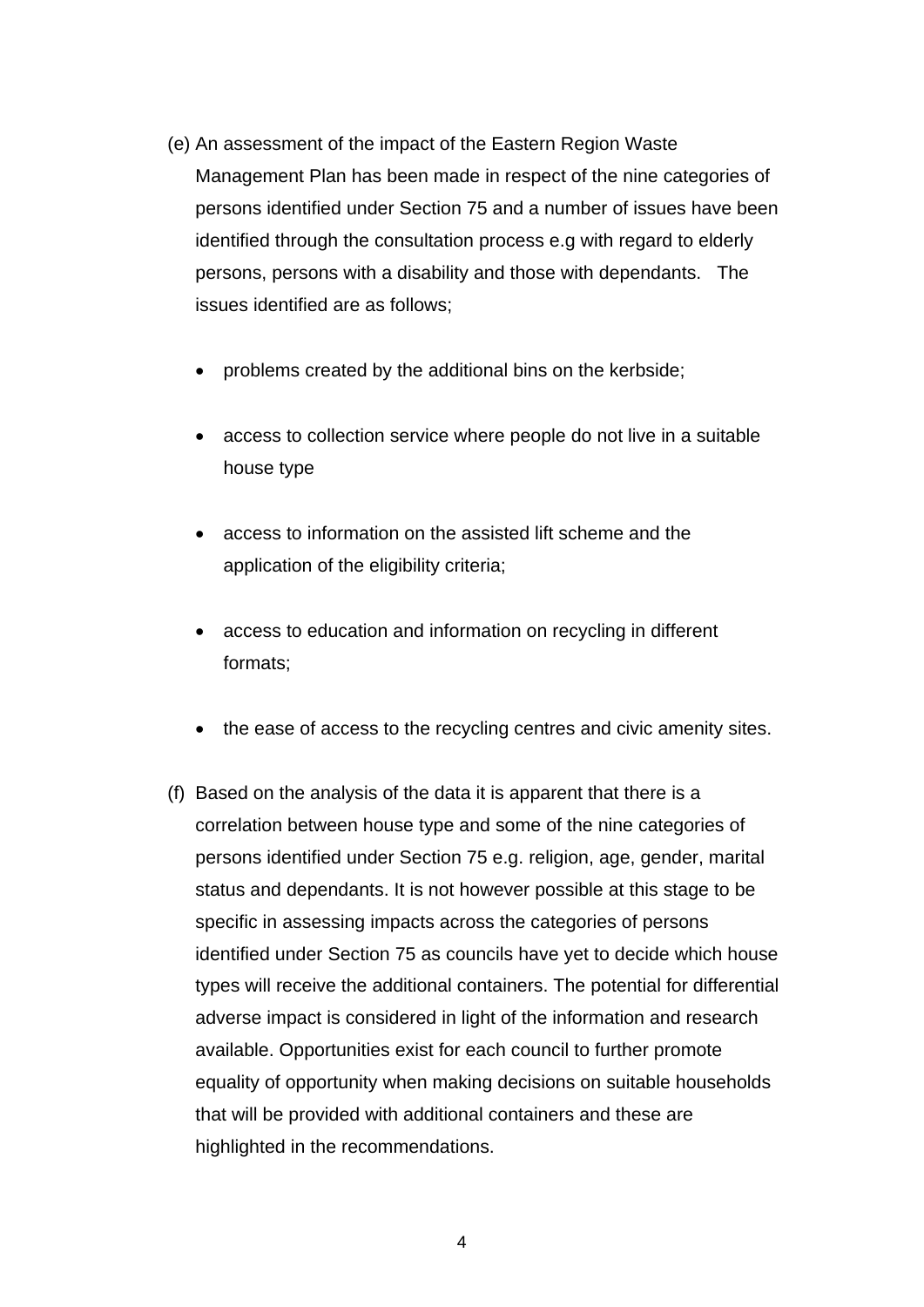- (g) The arc 21 Steering Group has given careful consideration to the measures that might be taken to eliminate, or at least mitigate the adverse impacts identified through the EQIA process and these are presented below.
	- That each council defines suitable house type eligible for the 2 or 3 bin kerbside collection service as widely as possible and explores alternative mechanisms where the public are interested in recycling but do not live in a suitable housetypes for the 2/3 bin collection service;
	- That the operation of the waste collection service is designed where possible to maximise the number of suitable households that can avail of additional containers**;**
	- That the number of bring banks are maximised where possible in areas not suitable for kerbside collection;
	- That once decisions are taken by councils on the suitable house types to which the additional containers will be provided a more detailed analysis be undertaken of households and community background;
	- That further research is undertaken into the local specific needs in terms of making information on recycling available and the measures that may be required to make information more accessible to those people who are not fluent in English;
	- That councils review the promotion of their assisted lift scheme and the eligibility criteria that they apply;
	- That those councils who charge for the bulky refuse service may need to review how they apply charges and concessions;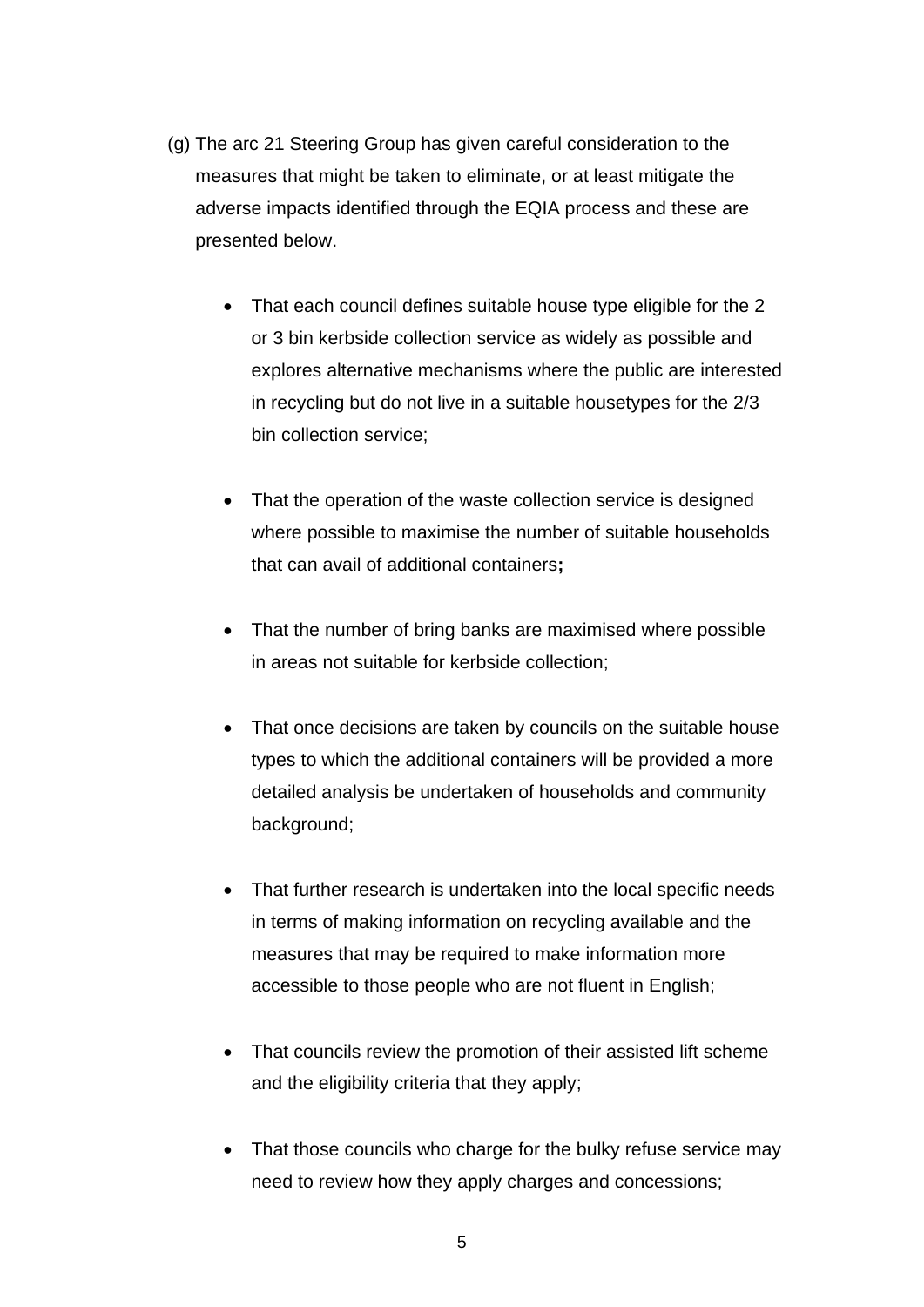- That councils give consideration to local initiatives which may contribute effectively in alleviating some of the potential adverse differential impacts identified in this report based on their merits;
- That councils provide training for operatives on returning bins to the curtilege of the property or the point of collection when emptied;
- That councils may need to review the opening hours of civic amenity sites;
- That options are considered to make bring sites and civic amenity sites more user friendly for people with a disability and the elderly;
- That councils provide information in alternative formats in accordance with the provisions in their Equality Schemes;
- That options are considered to produce more accessible information on recycling for those with a learning disability**;**
- That options are considered by councils in terms of design issues to facilitate visually impaired people to distinguish between bins;
- That the group involved in the consultation through Disability Action is used as the nucleus of an ad hoc group by arc 21 for ongoing consultation on relevant issues identified in this report as considered appropriate by this group.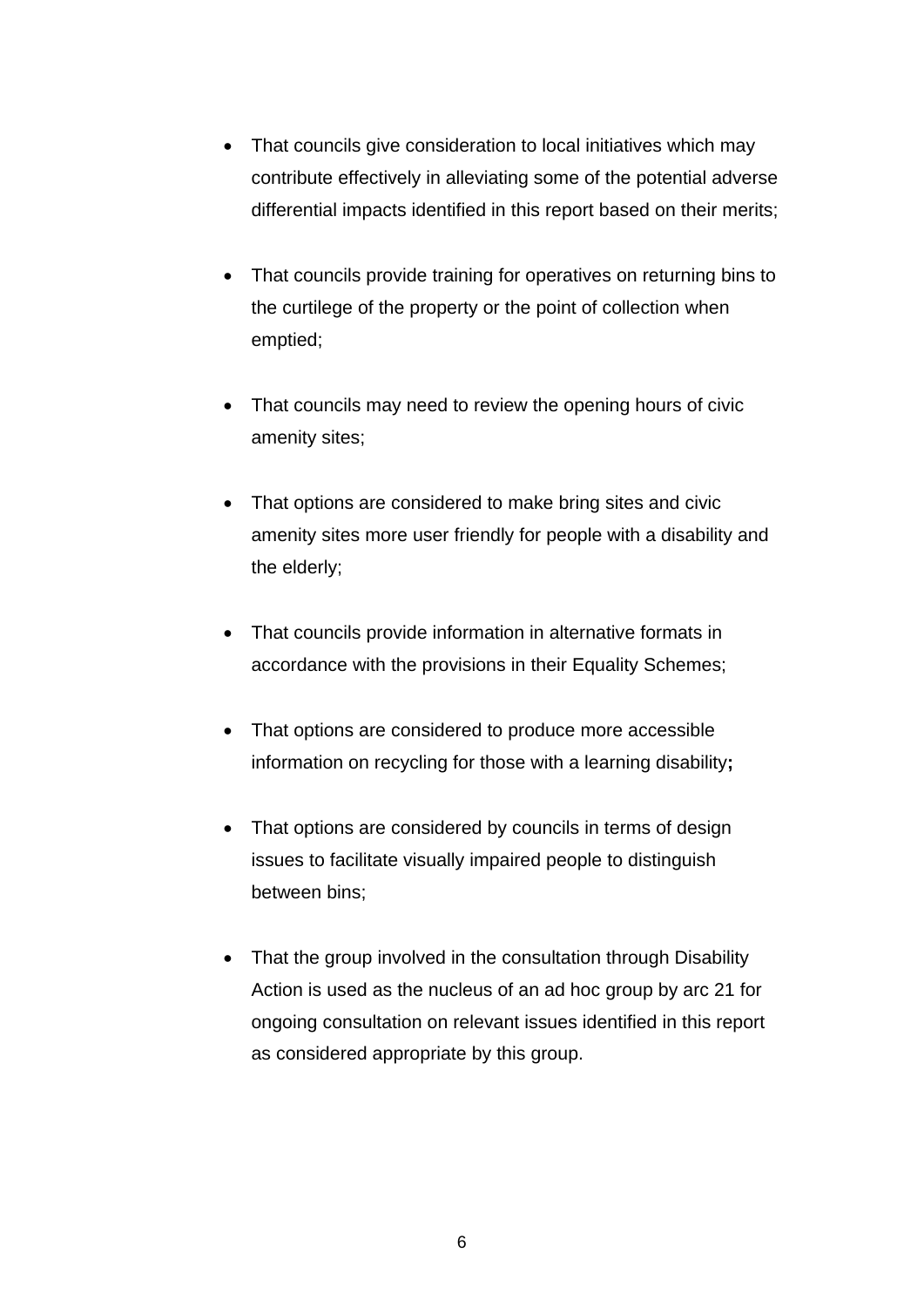• That councils implement monitoring systems in relation to those areas where the potential for adverse differential impact has been identified and keep under review the mitigating actions it may be necessary to implement.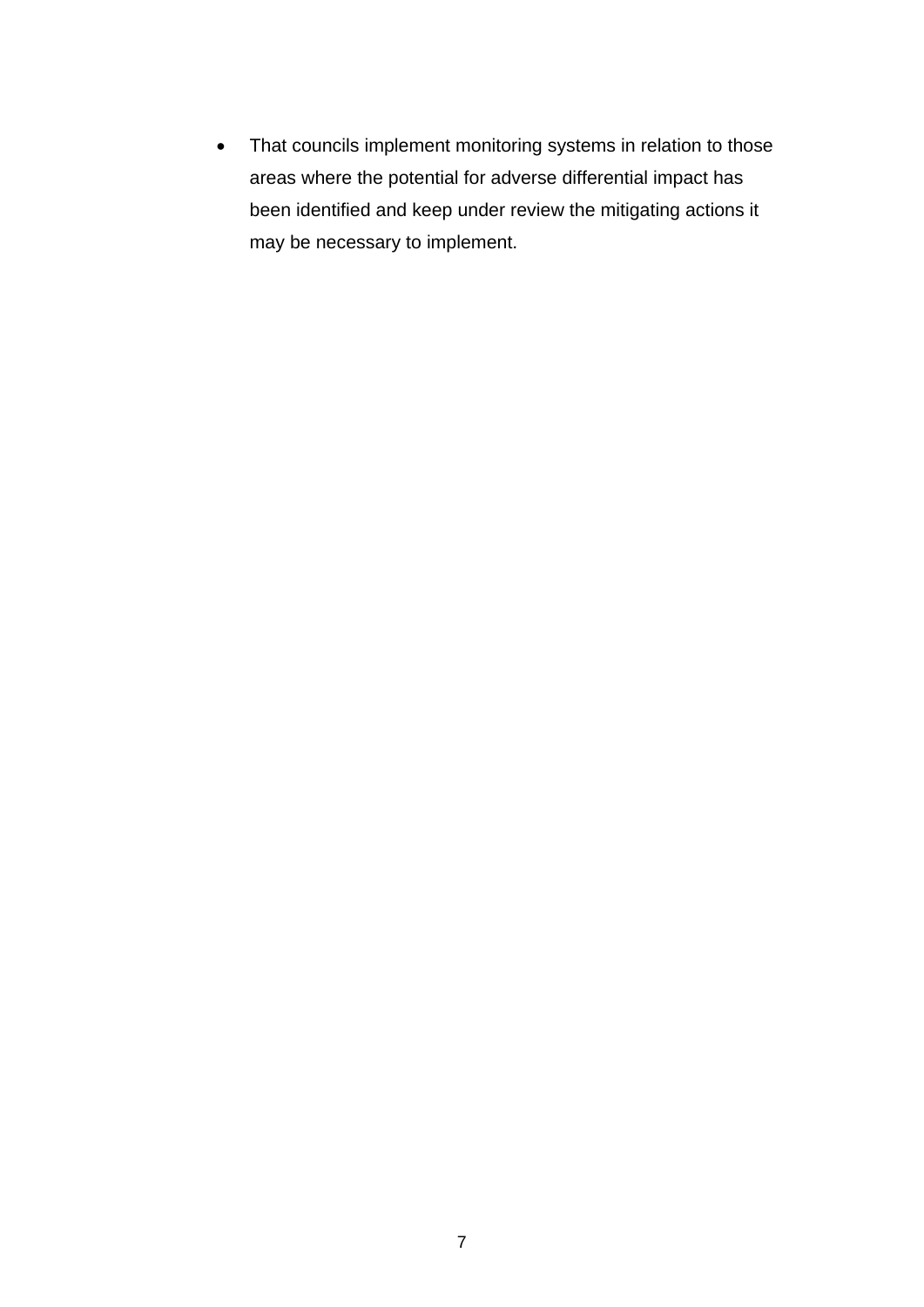## **arc 21 Equality Impact Assessment on: the Eastern Region Waste Management Plan**

## **1.0 Introduction**

- 1.1 Under Section 75 of the Northern Ireland Act (1998), each council in the Eastern Region is required to produce an Equality Scheme. An Equality Scheme is a work-Plan showing how each council will mainstream equality of opportunity into it's work. Councils have also given an undertaking to carry out Equality Impact Assessments (EQIA's). An EQIA is an in-depth study of policy or decisions to see how it affects the nine groups of persons covered by Section 75.
- 1.2 The eleven councils in the Eastern Region (the arc21 partnership) have undertaken an EQIA on the application of policies on kerbside collection of household waste and recyclables across the region.
- 1.3 This EQIA has been published as part of the Final stage of the EQIA relating to the Eastern Region Waste Management Plan.
- 1.4 Further copies of the EQIA report are available on the website at http:/www.arc21.org.uk

 If you have any queries about this document, and its availability in alternative formats (including Braille, disk and audio cassette and in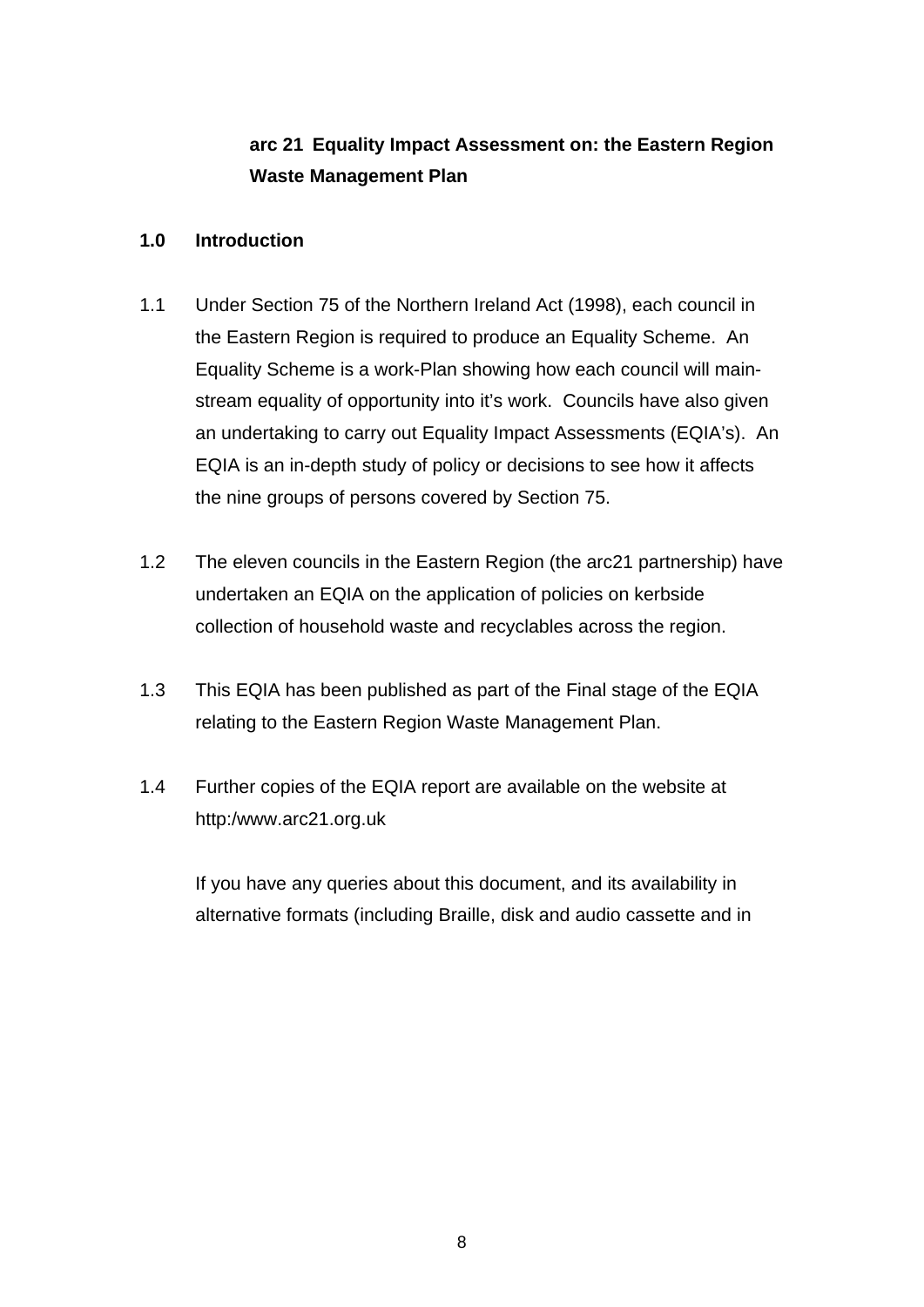minority languages to meet the needs of those who are not fluent in English) then please contact:

 Brian Porter Assistant Director Environmental Services Lisburn City Council Island Civic Centre The Island Lisburn BT27 4RL Telephone No: 028 92 509250 Fax No. 028 92 509432 E-Mail: [brian.porter@lisburn.gov.uk](mailto:brian.porter@lisburn.gov.uk)

## **Section 75 the Statutory Duties**

- 1.5 Guidance issued by the Equality Commission for Northern Ireland (Practical Guidance on Equality Impact Assessment) states that public authorities shall have due regard to the need to promote equality of opportunity:
	- Between persons of different religious belief, political opinion, racial group, age, marital status or sexual orientation;
	- Between men and women generally;
	- Between persons with a disability and persons without;
	- Between persons with dependants and persons without

Without prejudice to its obligations above, the public authority must also have regard to the desirability of promoting good relations between persons of different religious belief, political opinion or racial group.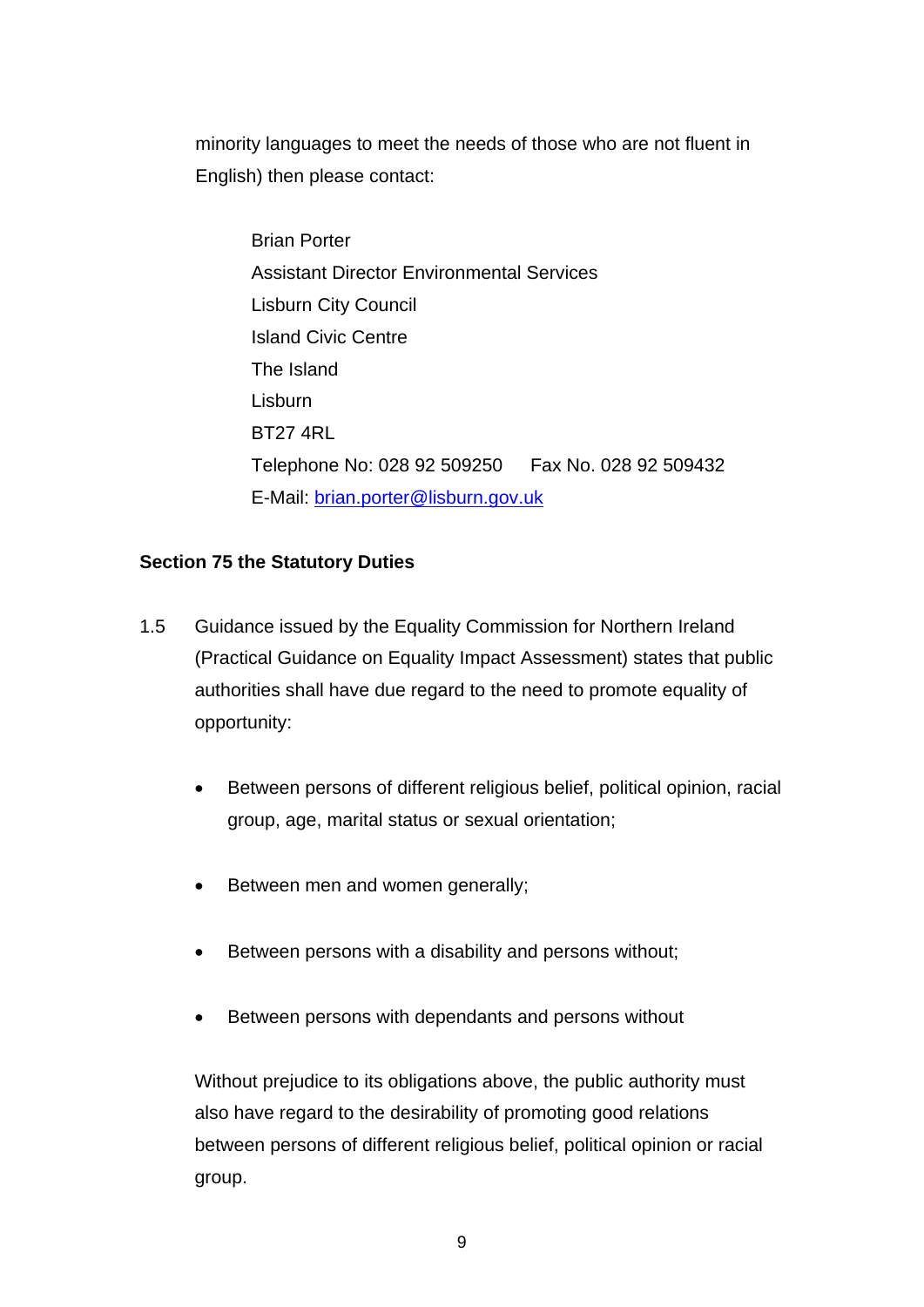## **Equality Impact Assessment**

- 1.6 The Equality Impact Assessment (EQIA) is being carried out in accordance with the Procedure for Conduct of Equality Impact Assessment outlined in the Guide to the Statutory Duties. The seven separate elements of the EQIA are:
	- 1. Consideration of available data and research
	- 2. Assessment of Impacts
	- 3. Consideration of measures that might mitigate any adverse impacts and alternative policies that might better achieve the promotion of equality of opportunity
	- 4. Formal consultation
	- 5. Decision by the Public Authority
	- 6. Publication of results of the EQIA
	- 7. Monitor for Adverse Impact.

This is the final EQIA report and covers elements,  $1 - 6$  of the Equality Impact Assessment.

## **Consideration of Available Research and Data**

1.7 Considerable effort has gone into collecting a wide range of reliable statistical and qualitative data however, decisions have yet to be taken on the definition of suitable house types for the 2/3 bin collection service in each council area and in some cases up to date data is not as yet available. An extensive Consultation exercise was undertaken during earlier stages of the development of the Plan and this is detailed in the main report. Although this consultation exercise was not targeted specifically at equality aspects, we have drawn on this where appropriate.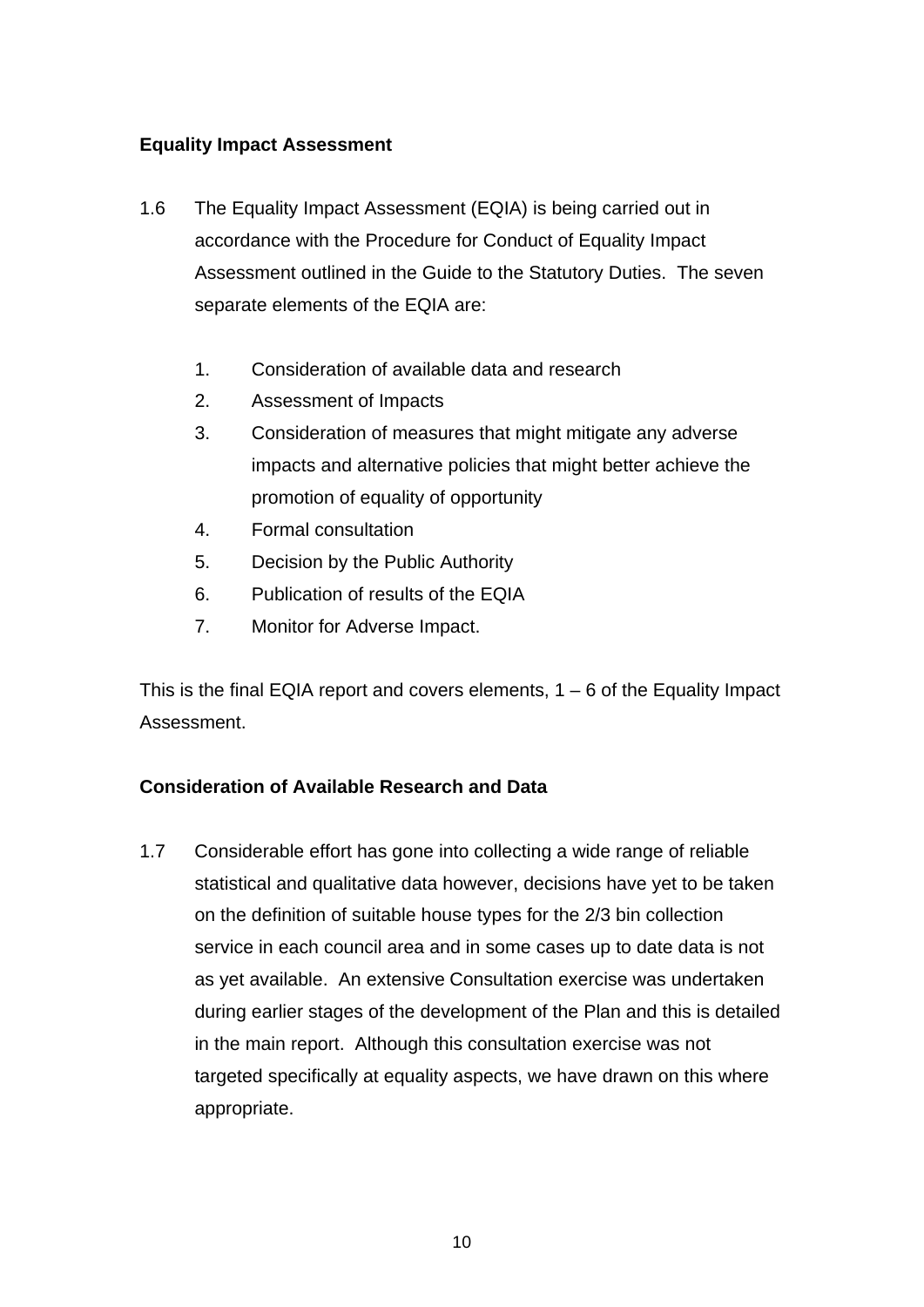Supplementary tables have been included in the Appendices following the publication of the 2001 Census. The report has not however been revised in accordance with any changes in the statistical data as this was made available following the drafting of the initial report. However no feedback has been received during the consultation process in respect of this new data.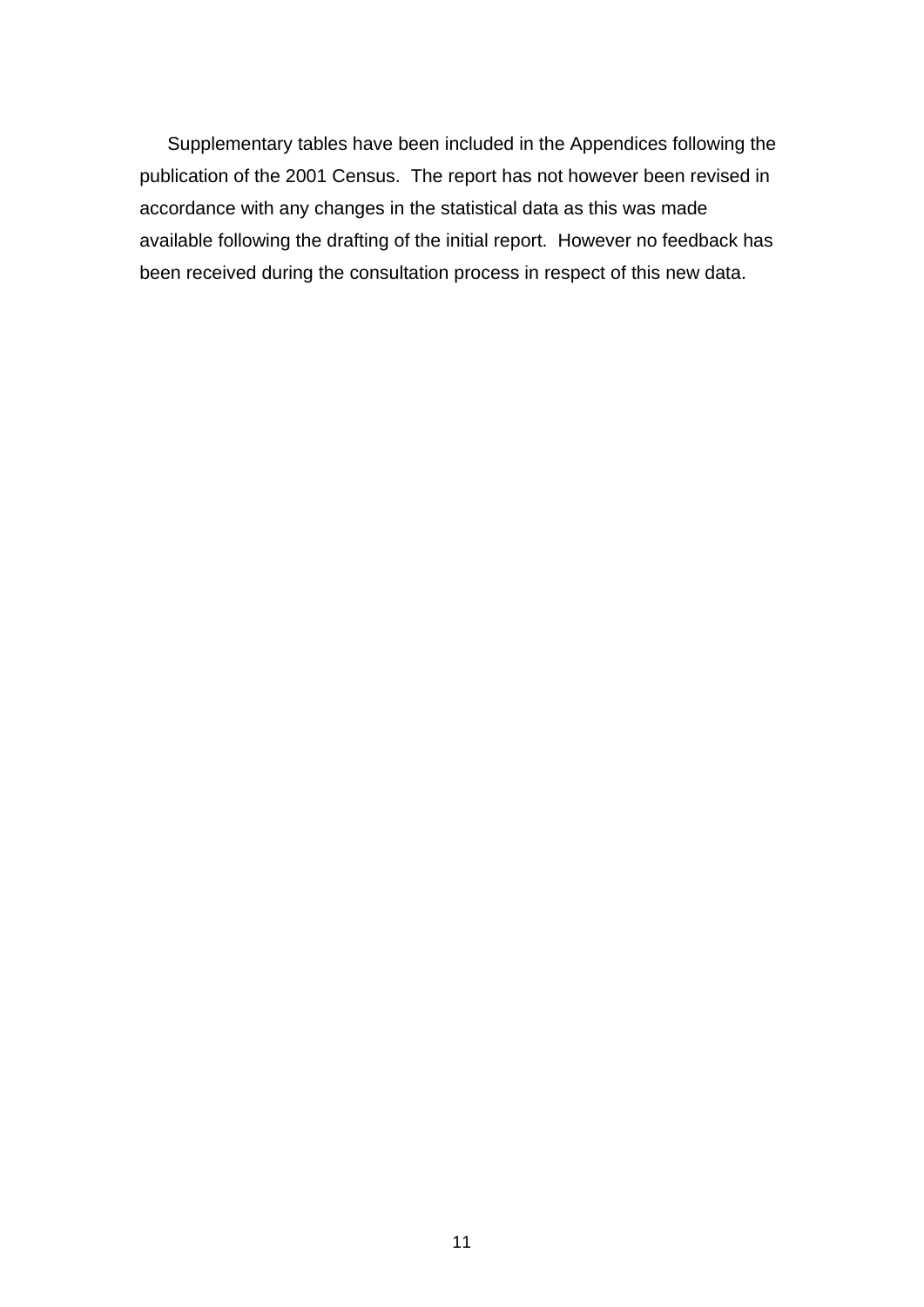#### **2.0 Background**

- 2.1 The Eastern Region Waste Management Group (ERWMG) is comprised of the following eleven Councils from the eastern part of Northern Ireland: Antrim Borough Council, Ards Borough Council, Ballymena Borough Council, Belfast City Council, Carrickfergus Borough Council, Castlereagh Borough Council, Down District Council, Larne Borough Council, Lisburn City Council, Newtownabbey Borough Council, and North Down Borough Council.
- 2.2 These Councils have formed a partnership called arc 21 to produce a Plan on how they propose to deal with waste over the next twenty years. The Plan also identifies the immediate needs and changes that need to be made to Waste Management practices to 2005.
- 2.3 The strategic framework for the Plan is provided in the Northern Ireland Waste Management Strategy (2000) and the Department for the Environment (DOE) Draft Regional Strategic Framework "Shaping Our Future" (1998). The latter document contains Strategic Planning Guidelines (SPGS) including SPG 28.3 regarding the promotion of a Waste Management Strategy for Northern Ireland. This document also provides guidelines for supporting economic development, developing transport and infrastructure, rejuvenating urban areas, strengthening social cohesion and for the protection and enhancement of the physical, natural and man-made environment.
- 2.4 The arc 21 councils were assisted by an environmental consultancy (Enviros) to produce the Waste Management Plan for the Eastern Region. The Plan was developed through an extensive consultation process and provides an analysis of the type and level of waste in the Eastern Region and of the best ways of achieving waste prevention, reduction, recycling, recovery and disposal.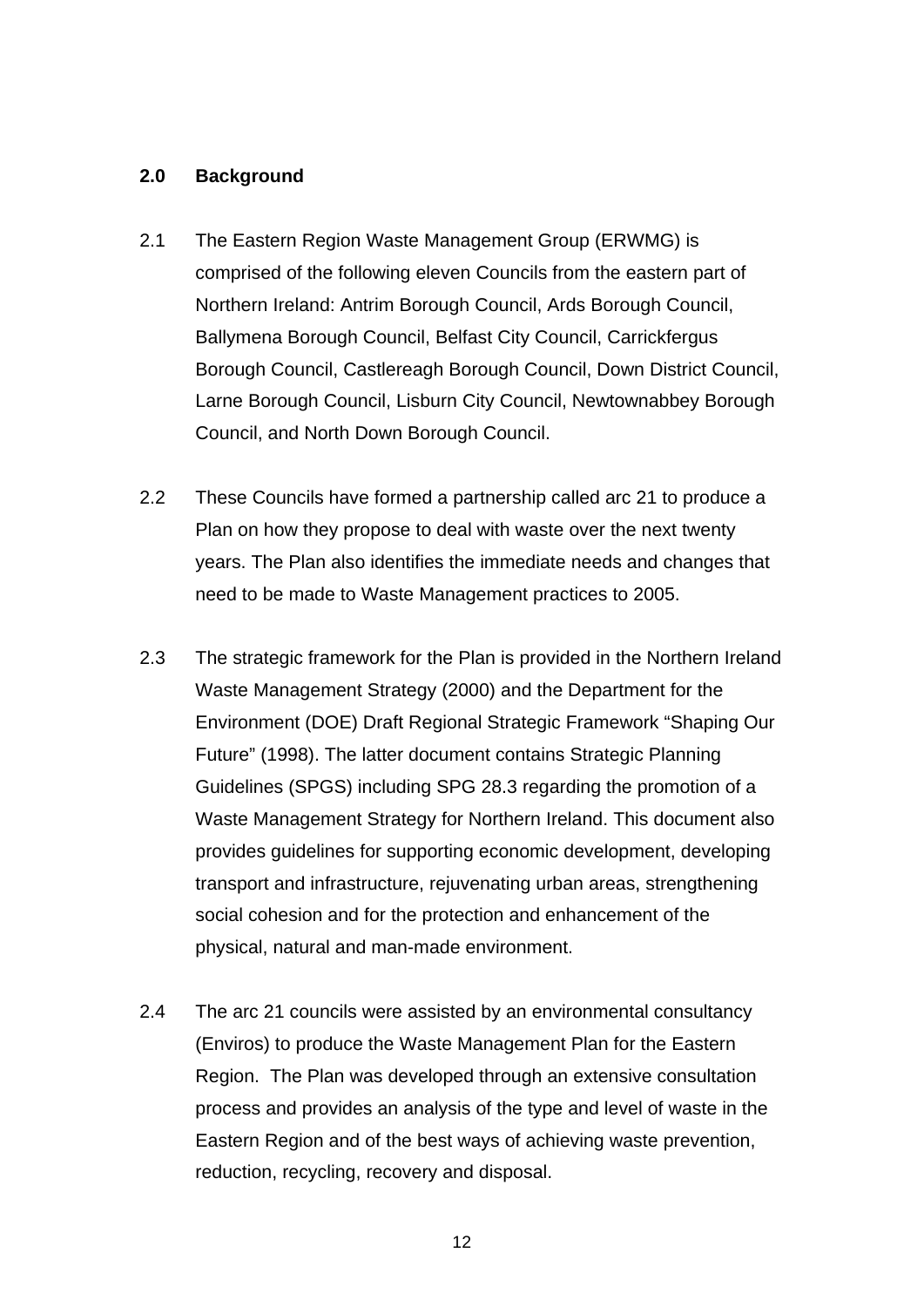Data from the public consultation exercise carried out by McCann-Erickson on behalf of the E.H.S. (Environment and Heritage Service) during the "Wake Up to Waste" Initiative was also used to provide additional information for the EQIA.

- 2.5 Within the Plan a preferred option is identified based on the following measures:
	- (a) the phased introduction of a 2 or 3 container system for the collection of organics (garden materials and vegetable peelings), and/or dry recyclables (paper and packaging) and residual waste to suitable house types in the Eastern Region;
	- (b) dry recycling materials such as paper to be sorted at a materials recovery facility and organics through composting introduced before 2005;
	- (c) composting of green waste collected at civic amenity sites by 2005;
	- (d) use of thermal treatment to reduce the remaining waste to the level necessary to achieve the European and UK landfill targets;

continuing the disposal of all remaining waste in existing or newly designated landfill sites.

2.6 This EQIA relates to the measures to be implemented under bullet points (a) (b) (c) for household waste. Decisions have not as yet been taken on the other measures in the Plan. The arc 21 partnership has however taken cognisance of the fact that other measures may need to be subject to EQIA at a later stage.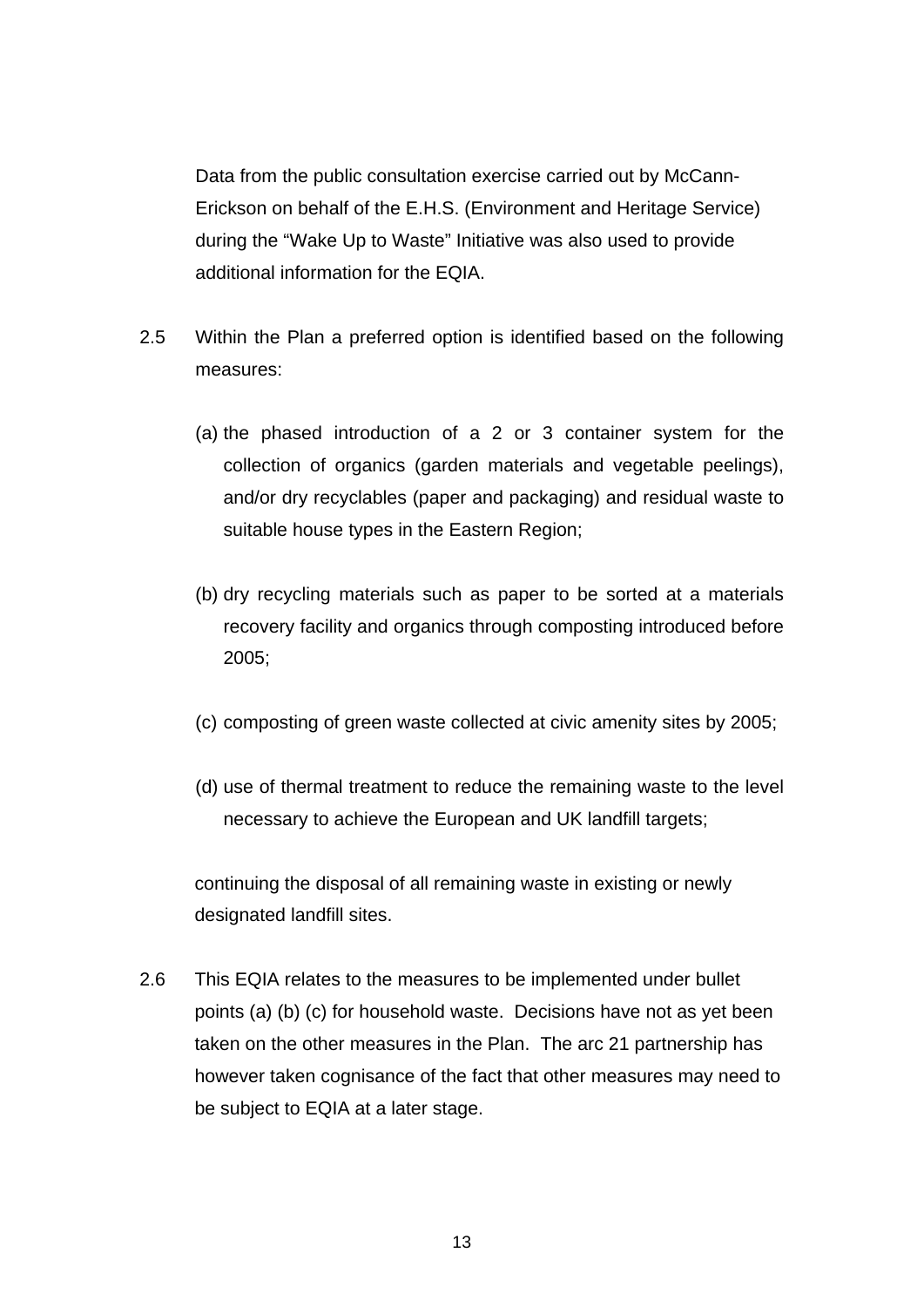2.7 One of the first measures to be implemented by the eleven councils is as follows:

The early introduction of 2 or 3 bins or containers for kerbside collection to suitable house types, in the Eastern Region. A suitable house type is defined as those house types that can accommodate additional containers. Certain high-density housing may not have the space for more than one bin per household. For the Eastern Region as a whole 65% of households are considered to be suitable for a two bin collection and 50% suitable for a three bin collection system as follows:

| 2 bin collection | All detached, bungalows and 50% of                                         |
|------------------|----------------------------------------------------------------------------|
|                  | terrace houses                                                             |
| 3 bin collection | 90% of detached, semi-detached,<br>bungalows and 25% of terraced<br>houses |
|                  |                                                                            |

As part of the implementation of the Plan each council will decide how the definition of suitable house types will be applied and which households will therefore have access to the enhanced kerbside collection service. Councils are however prepared to actively work with those people who do not live in a designated suitable housetype to explore other options which could facilitate them to recycle their waste**.** 

2.8 A range of different approaches to recycling is currently taken across the eleven councils. The implementation of the Waste Management Plan involves introducing collection proposals that will include providing up to three bins or containers to suitable houses. It is proposed that the kerbside collection of household waste and recyclables would operate as current kerbside collections i.e. that containers would be left out to the kerbside and returned to this point by the collection crew after emptying.

 $14$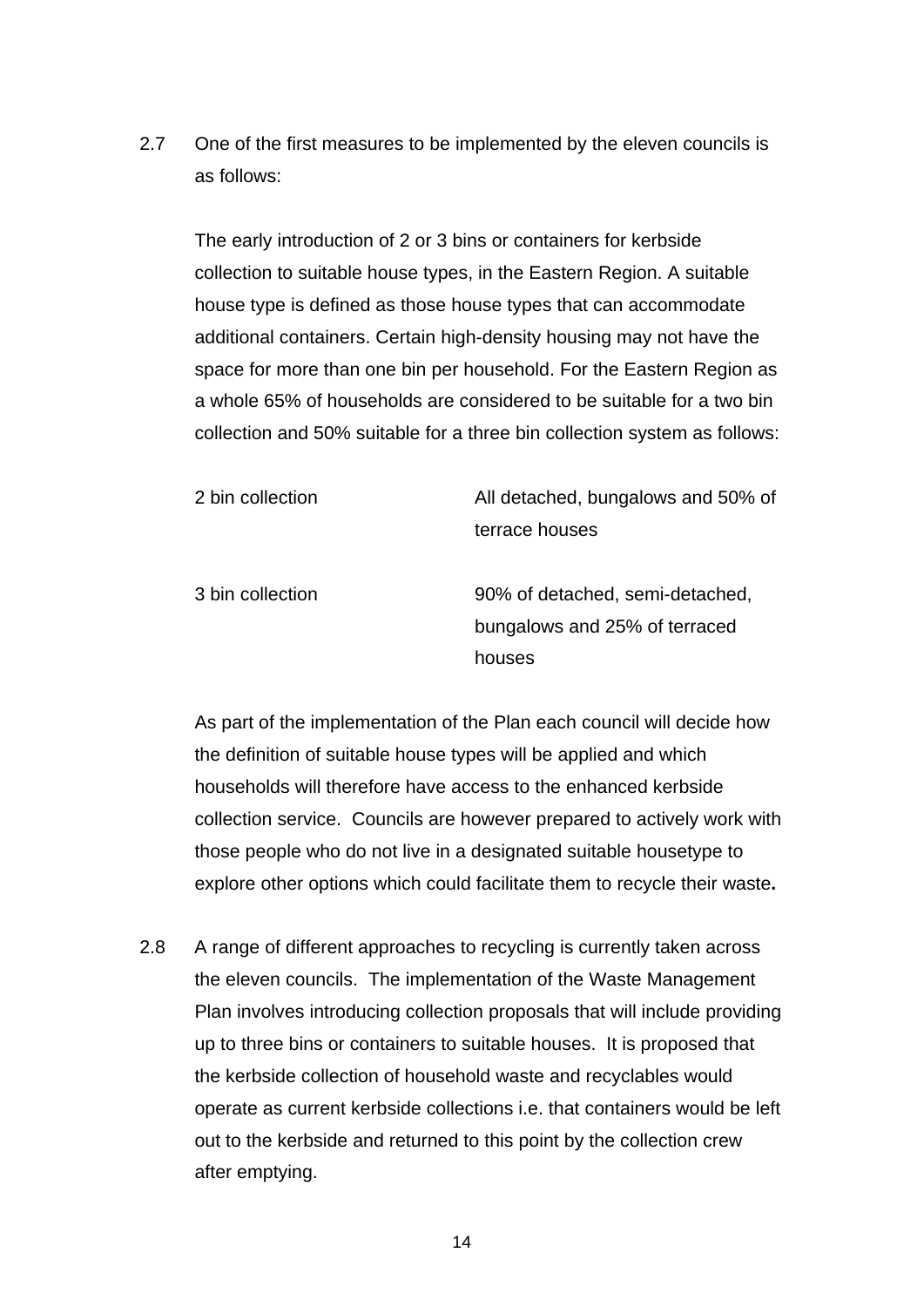- 2.9 Civic amenity sites are provided by all councils for local residents to dispose of bulky waste, garden waste and recyclable materials and these supplement the provisions for waste collection and recycling in the Eastern Region. There are approximately 34 operational sites that are located close to centres of population. The majority of sites have collection facilities for newsprint and magazines, brown, clear and green glass, cans, waste oils, textiles and green waste, in addition to skips for the disposal of mixed household waste.
- 2.10 The bring sites involve the use of freestanding containers placed at specific locations where the public can deposit a variety of clean, segregated materials such as glass and aluminium cans. These vary in size from small facilities in car parks concentrating on glass and can collection to larger facilities on dedicated sites collecting a wider range of material. There are currently around 75 bring sites in the Eastern Region.
- 2.11 Based on available data it is apparent that there is a correlation between house type and some of the Section 75 categories of persons eg. religion, age, gender, marital status and those with dependants. While it is not possible at this stage to be specific in assessing impacts across the Section 75 groups of persons the potential for differential adverse impacts is considered in light of the information and research available. Moreover, there will be opportunities for councils to further promote equality of opportunity when making the determination on suitable house types. As stated previously in Section 2.7 Councils will however take reasonable steps to accommodate those who wish to participate in recycling**.**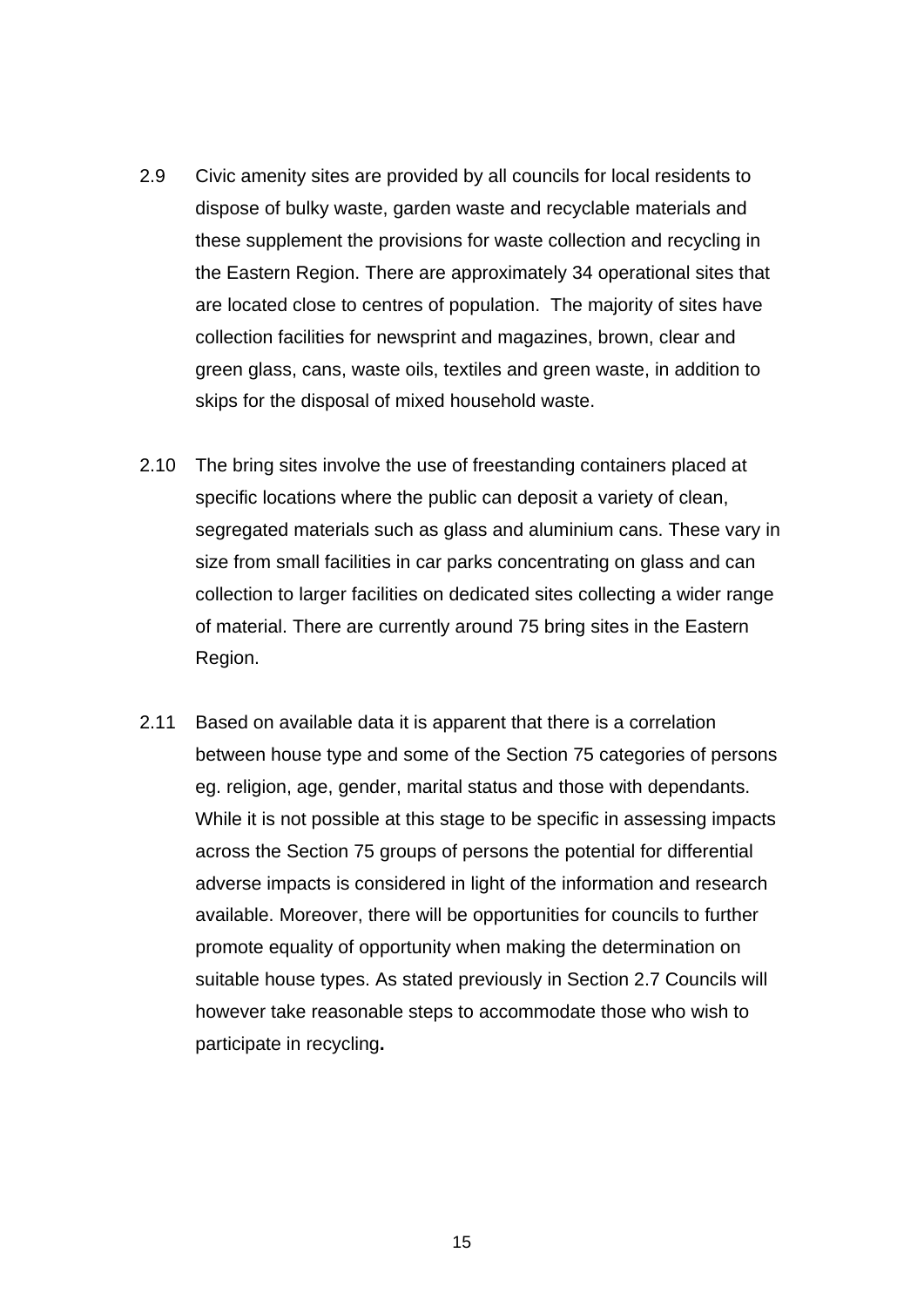#### **Pre consultation Process.**

2.12 During the course of gathering data for the EQIA letters were issued to 150 representatives of groups associated with each of the nine categories and a series of meetings convened. Those in attendance at the meetings specifically represented persons with a disability and the elderly.

 Follow up phone calls were made to over thirty organisations representing the nine Section 75 groups and comments recorded through phone call discussions.

 The draft report was also circulated to the eleven councils in the eastern region for comment and tabled at the arc 21 Forum meeting.

 A number of the themes introduced for discussion and comment through the initial consultation process have been incorporated in this report.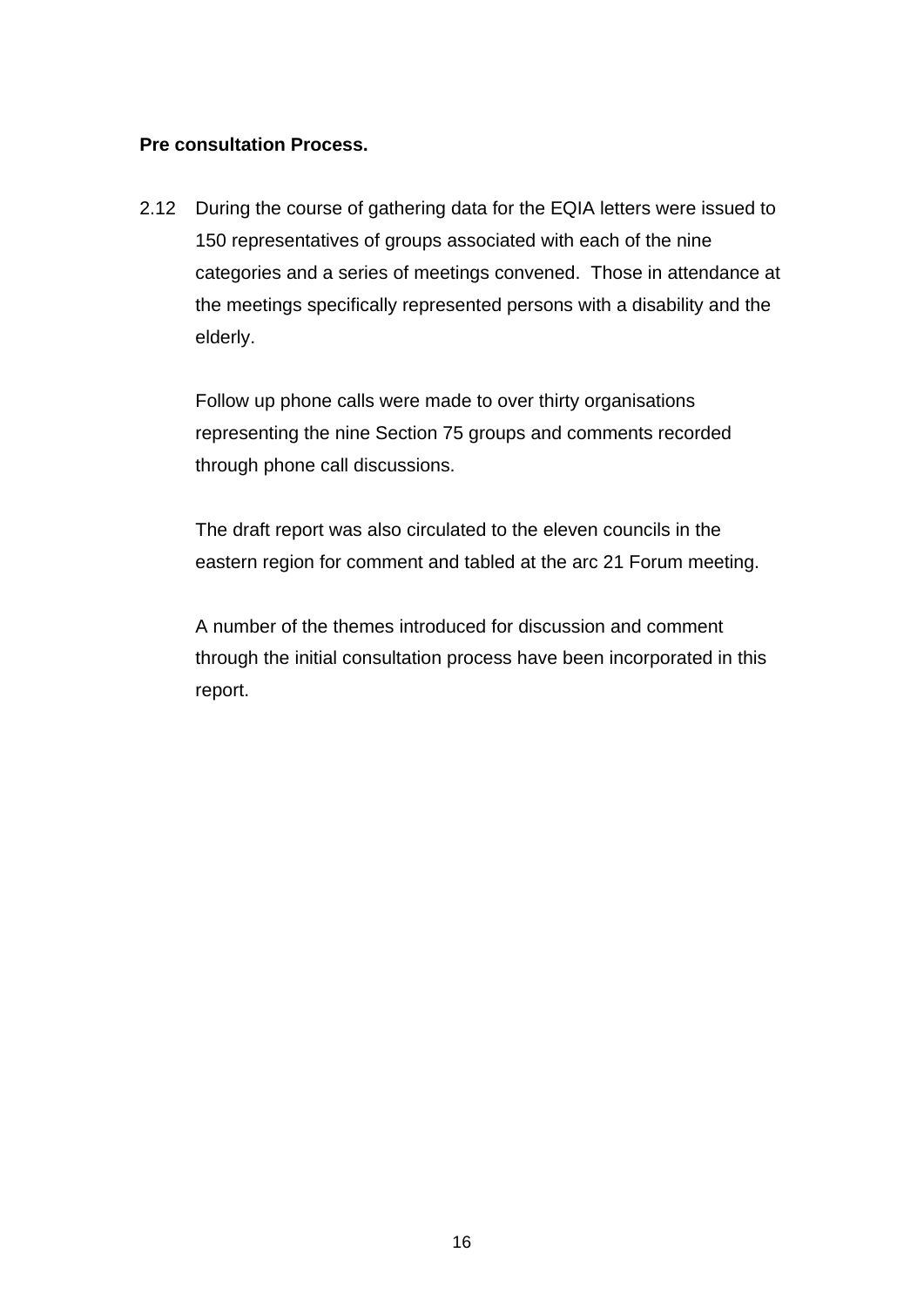## **3.0 The Waste Management Plan**.

## **The Overall Aim**

To ensure facilities are provided that meet the needs of the people in the councils in the Eastern Region and that the European and UK targets for waste reduction, recycling and recovery are achieved.

## **The Objectives**

To identify an option for managing waste within the Eastern Region that provides the right balance between:

- the provision and maintenance of sufficient disposal capacity to deal with the waste produced;
- the achievement of the European and UK targets for reduction, recycling and recovery;
- the protection of the environment for present and future generations.

## **The Outcomes**

- to recover 25% of household waste by 2005 of which 15% is to be achieved through recycling and composting
- to recover 40% of household waste by 2010, of which 25% is to be achieved through recycling and composting.
- To reduce the quantity of biodegradable municipal waste municipal waste land filled to: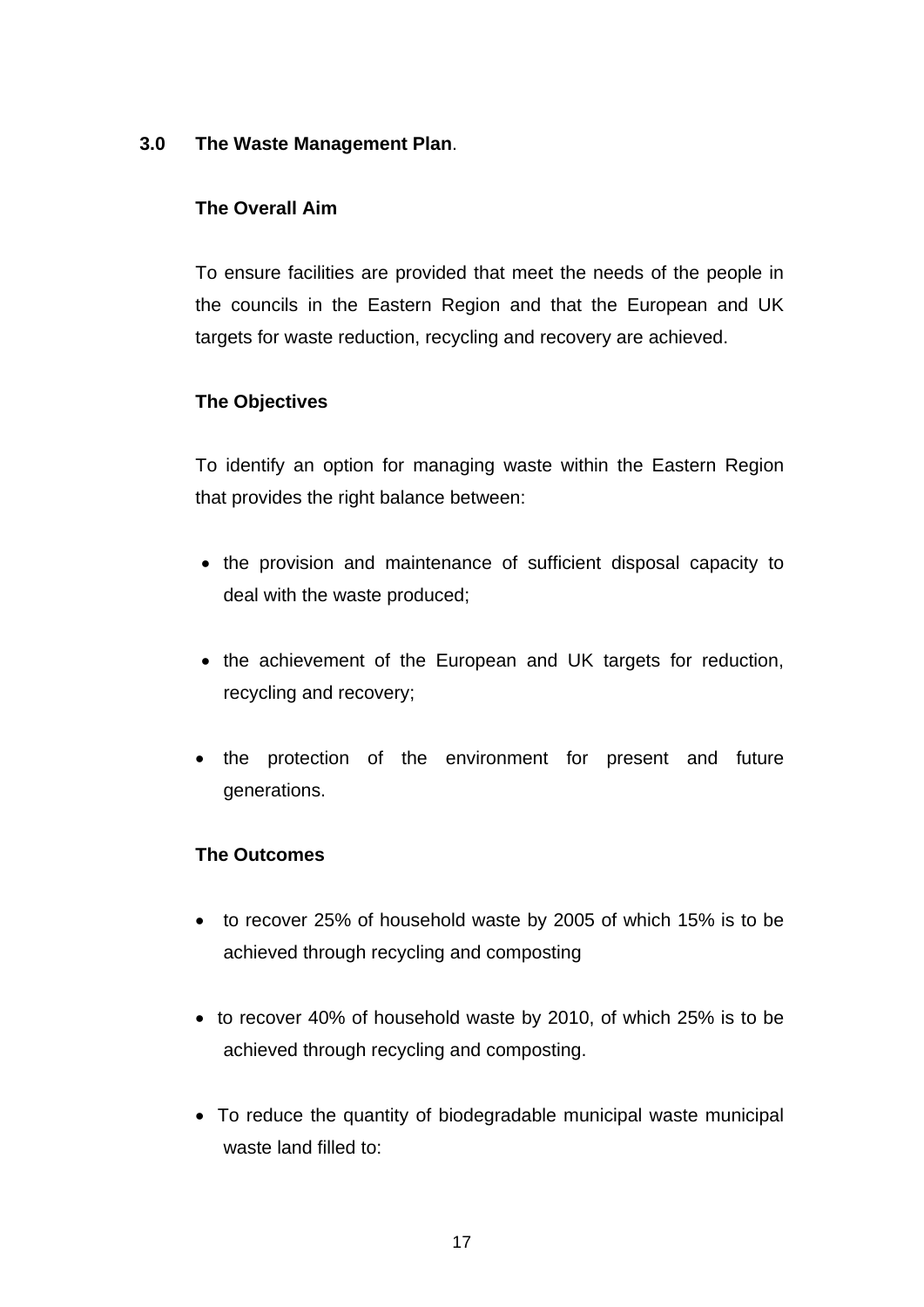- **85%** of 1995 baseline levels by **2005**
- **75%** of 1995 baseline levels by **2010**
- **50%** of 1995 baseline levels by **2013**
- **35%** of 1995 baseline levels by **2020**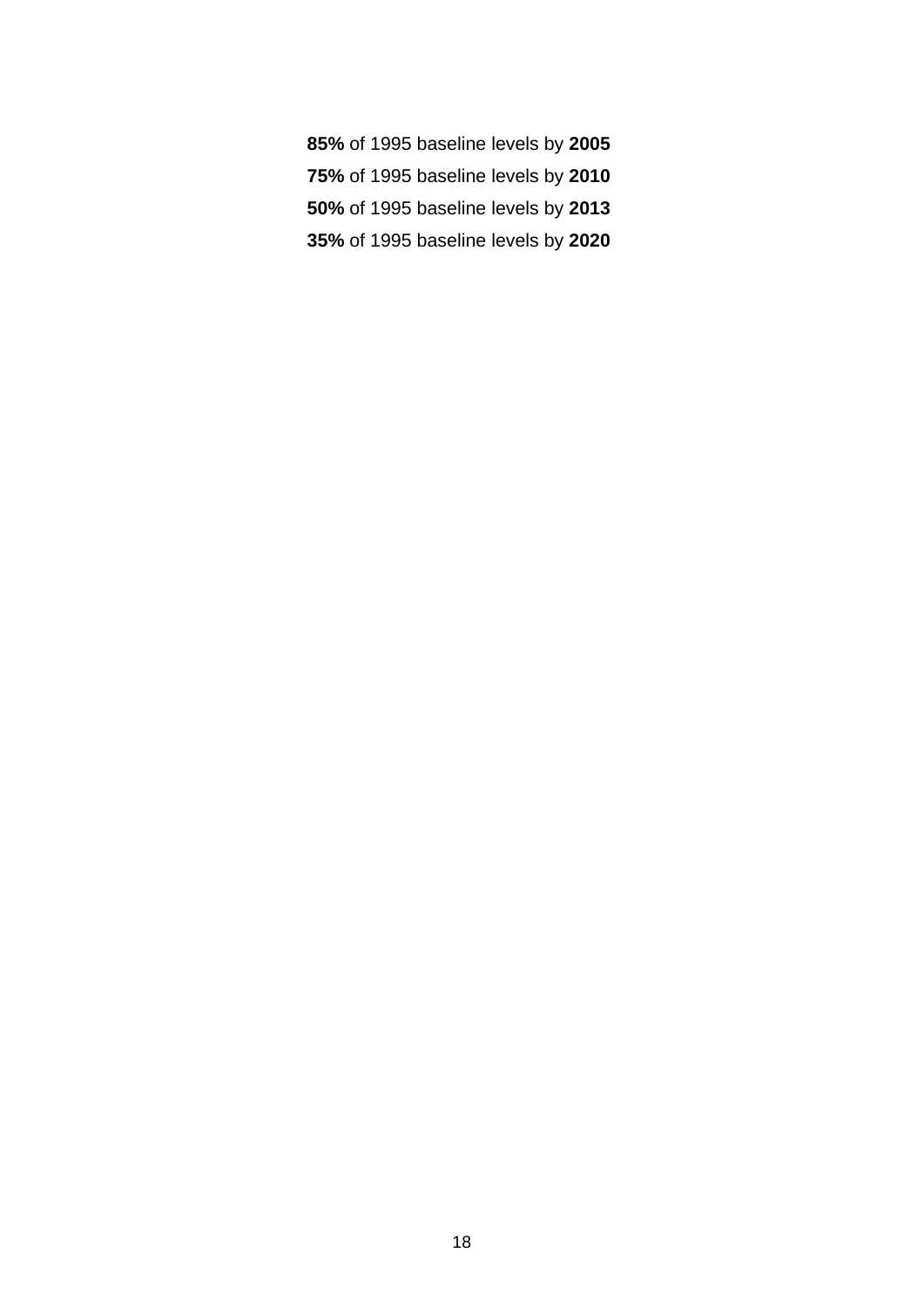#### **4.0 Assessment of Impacts**

The assessment of impacts considers whether there are differential impacts or potential differential impacts in relation to each of the nine categories of persons identified in Section 75. Where a differential exists we consider if the impact is adverse or has potential to be.

#### **Religious Belief**

Nine of the eleven district councils are predominantly Protestant (Down is predominantly Catholic and Belfast is fairly evenly divided) see Appendix 1 *Household and Religion by District Council Area*.

Appendix 2 describes the profile of household type by religion at a Northern Ireland level. This indicates that there are differences in terms of house type and religion for example householders in detached properties are twice as likely to be Protestant as Catholic.

The information available in the Plan indicates that certain house types for example terrace housing is less likely to be able to accommodate the 2/3 bin collection service. This is accentuated in Belfast City which represents 31% of the households in the Eastern Region. It is assumed in the Plan that there will be a lower level of participating households in Belfast owing to the high levels of potentially "unsuitable households" *(Appendix 7B Consultation Waste Management Plan)* see Appendix 3. Across the Eastern Region there will be a proportionately higher number of Catholics not receiving the full service.

An analysis of the existing bring sites and civic amenity sites shows that councils have already made efforts to locate these in areas that are accessible to the two communities.

the contract of the contract of the contract of the contract of the contract of the contract of the contract o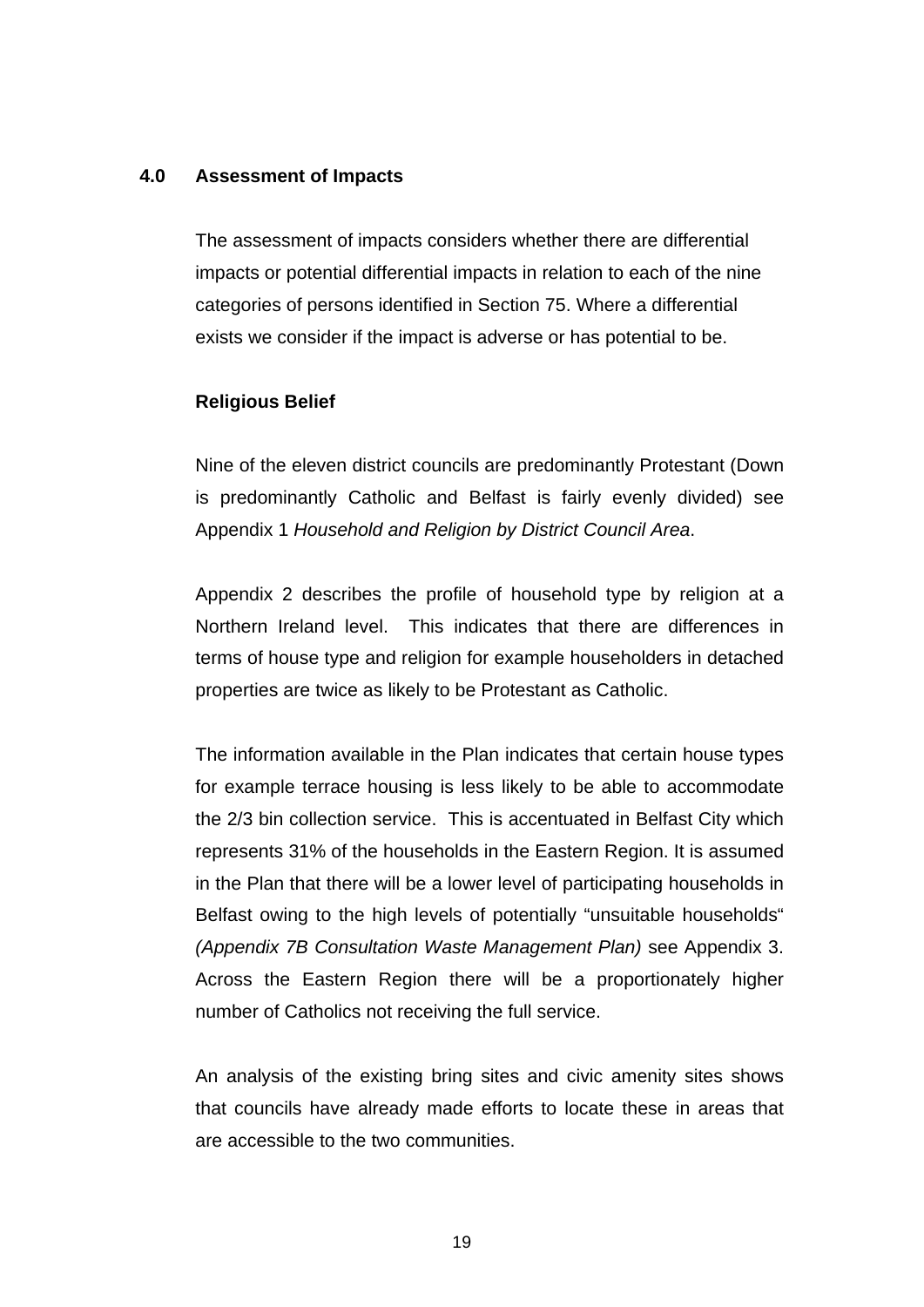The placing of future sites will however need to take into account the differential impact arising from the distribution of suitable housing.

At present there are some differences between the services provided in rural and urban areas. The Eastern Region is however predominantly urban and while there is an urban/rural religious differential at a Northern Ireland level this is not significant in this assessment.

## **Political Opinion**

The local election results for 2001 show that political opinion mirrors religious belief at the district level. Consultation to date with political institutions has not indicated any issues pertinent to political opinion.

Initial responses from the Green Party and ICTU have identified a number of issues relevant to the other Section 75 categories and these are considered below.

#### **Racial Groups**

Appendix 4 *Estimated Populations of Minority Ethnic Communities in Northern Ireland* provides a breakdown of ethnic minority communities. Preliminary consultation and research has identified the main issues as:

#### *a) Those for whom English is a second language*

A report by the Multi Cultural Resource Centre for NI indicates that there are people of Chinese and Indian origin in most districts and, in particular, people of African origin in Belfast, Ballymena and Co. Antrim, and of Bangladeshi origin in North Down, Ards and Greater Belfast. People from almost all identified minority ethnic communities are resident in Belfast.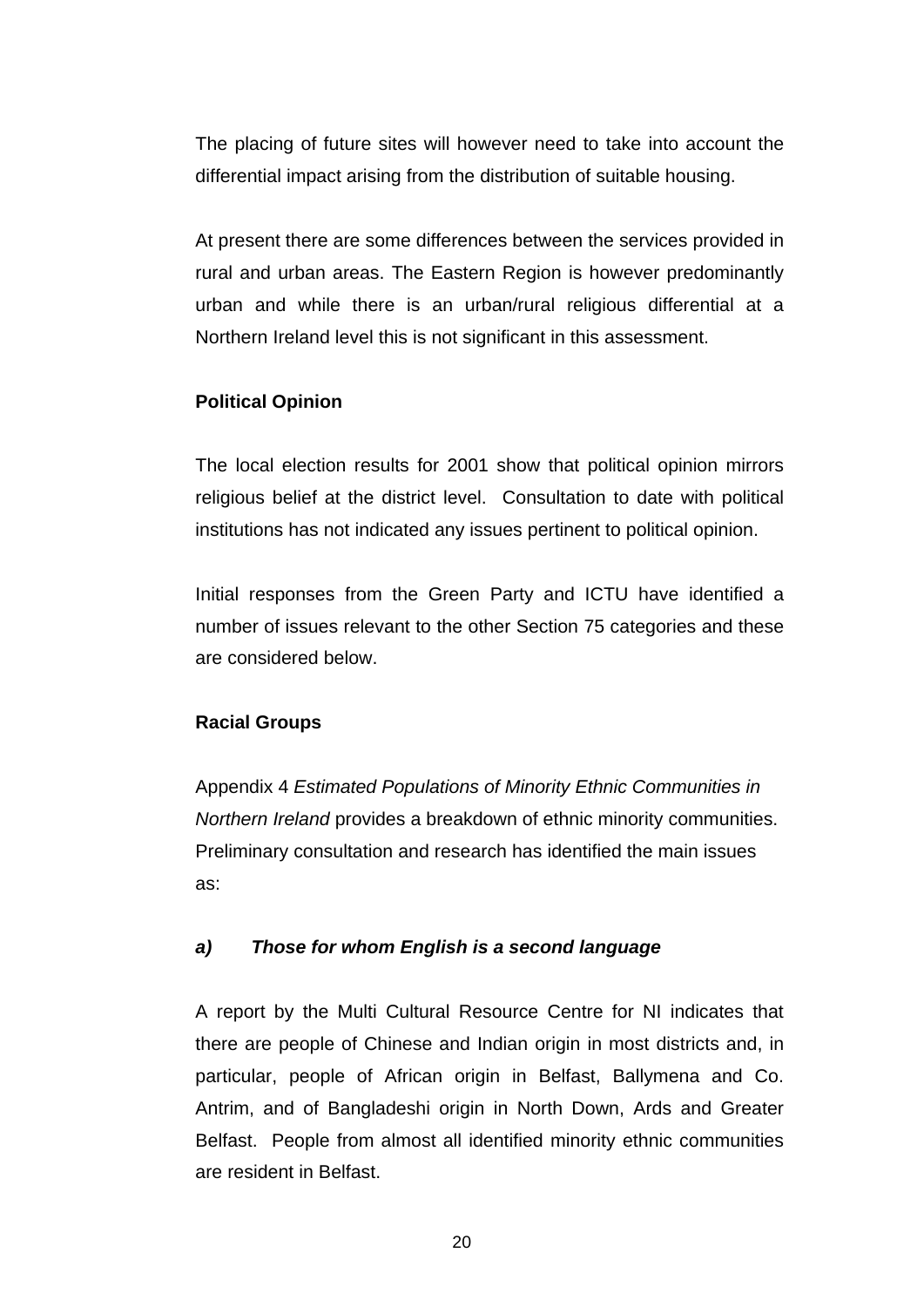Communication is important in relation to:

- information on the changes which the Plan will bring about
- information on bank holiday arrangements for bin collections, amenity site opening hours etc (often published in newspapers and on labels attached to bins)
- information, directions and notices at bring banks and civic amenity sites
- contact with councils to obtain information, make complaints etc.

An audit of the information currently made available by councils on the opening hours of civic amenity sites, bank holiday refuse collection arrangements and bulky waste collection services demonstrates that information is generally presented in a written format in leaflets, newspaper advertisements and labels attached to bins.

## *(b) Cultural differences*

For example in relation to Irish Travellers, there are 2 serviced sites and 2 co-operated sites in Belfast city with the potential for 72 pitches (individual households) however not all are occupied. It has been established that those who live in the sites receive the same refuse collection services as those in other households. Contact was established with the Traveller Movement NI through the informal and formal consultation exercises and they have not raised any issues in relation to the recommendations in the EQIA report.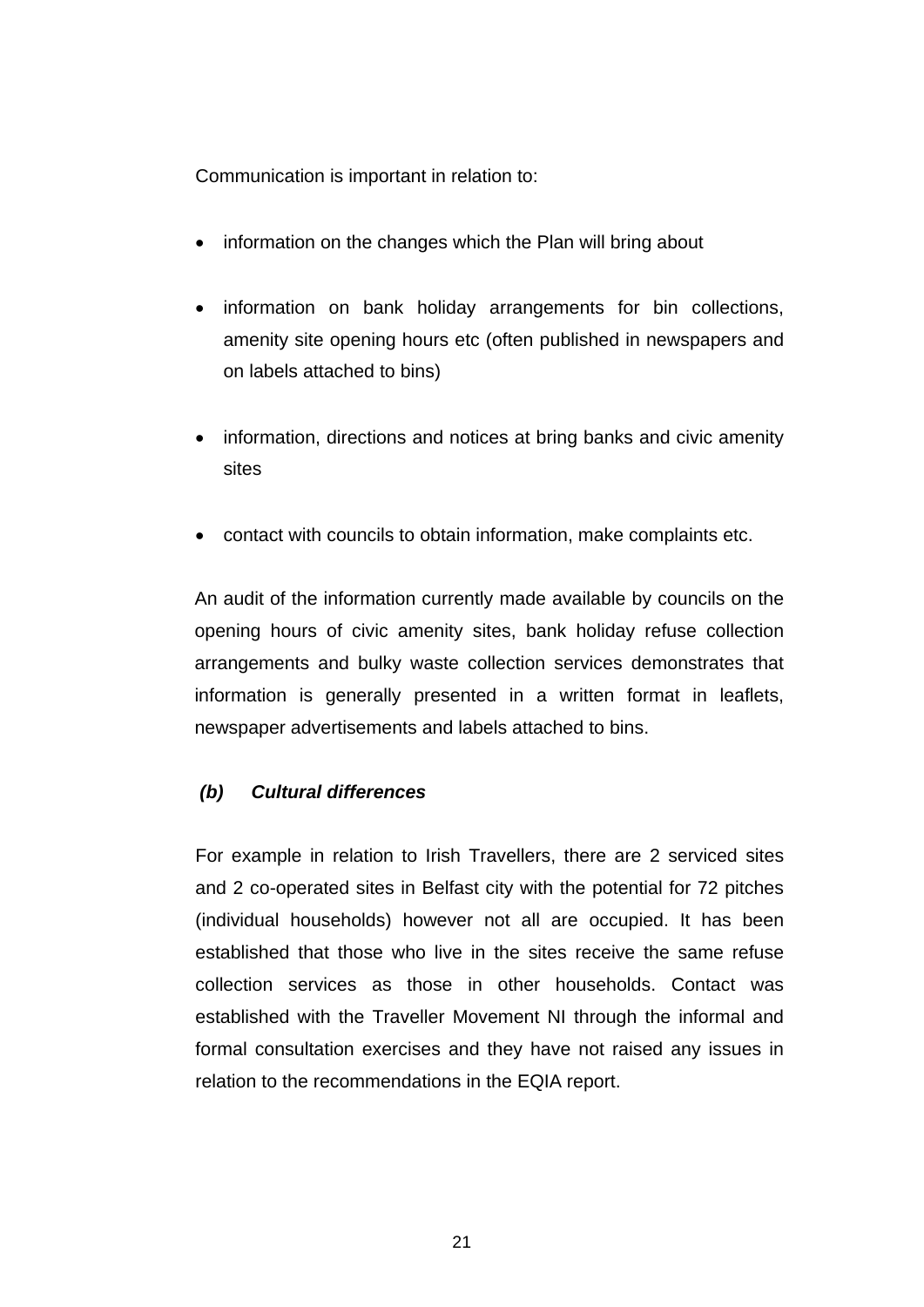There are a number of potential issues in relation to the elderly, mainly arising from their comparative physical infirmity and reduced access to recycling facilities. The consultation undertaken by Enviros when the Plan was being developed and the consultation responses received in relation **to** this EQIA have confirmed these issues.

Appendix 5 *Age of Head of Household* indicates that there is a significant percentage of elderly householders across the Eastern Region (at least 30% in each council area.) Given the issues identified this will have an impact on the levels of mitigating actions required.

Appendix 6 *Age of Head of Household by Dwelling Type* shows that across Northern Ireland high proportions of elderly householders live in accommodation which would be regarded as suitable for the application of the 2/3 bin system. Exclusion on the basis of suitable house type is not likely to be statistically significant.

There are issues which are common to the elderly and people in other categories, such as the physically disabled and those with dependants and these are discussed in more depth below.

The initial consultation undertaken by Enviros showed that there are people who are either unaware of assisted lift schemes or do not qualify for assistance. An analysis of the information supplied by councils shows that there are varying eligibility criteria and differences in the level of promotion of the schemes.

There are also issues for the elderly around the obstruction caused by bins sitting at the kerbside for lengthy periods. This issue was confirmed during the informal and formal consultation phases.

#### **Age**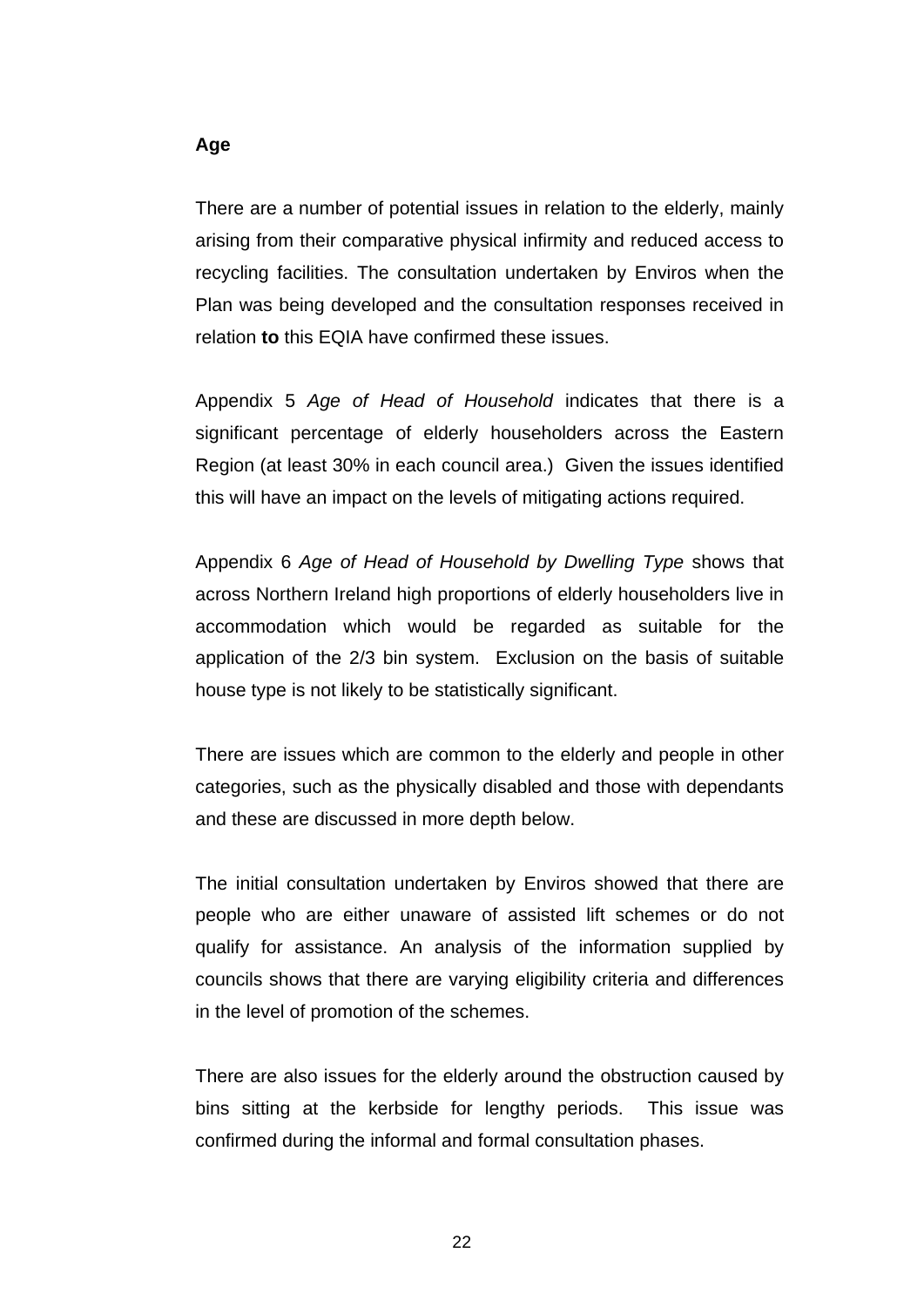In relation to bulky refuse, some councils currently charge for collection from the home and a number operate discounted schemes for elderly persons. This would constitute a differential impact in respect of non elderly people.

Groups representing young people indicated an interest in participating in the formal consultation process. However no response was received following the publication of the draft EQIA or in relation to follow up phone calls. As the failure to engage with young people was raised as a criticism of the consultation process undertaken during the development of the Plan this is an area which should be given consideration when developing the monitoring systems.

#### **Marital Status**

An analysis has been undertaken on the head of households across the 11 districts by marital status (see Appendix 7 *Marital Status of Head of Household*). To date no issues have been identified from research or informal or formal consultation arising from current policies or the Plan, which would impact on people solely because of their marital status.

#### **Sexual Orientation**

No data is available on households by sexual orientation and no issues have been identified during the informal or formal consultation arising from current policies or the Plan that would impact on people solely because of their sexual orientation.

#### **Gender**

An analysis has been undertaken on households across the 11 districts by the gender of the head of household (see Appendix 8 *Gender of*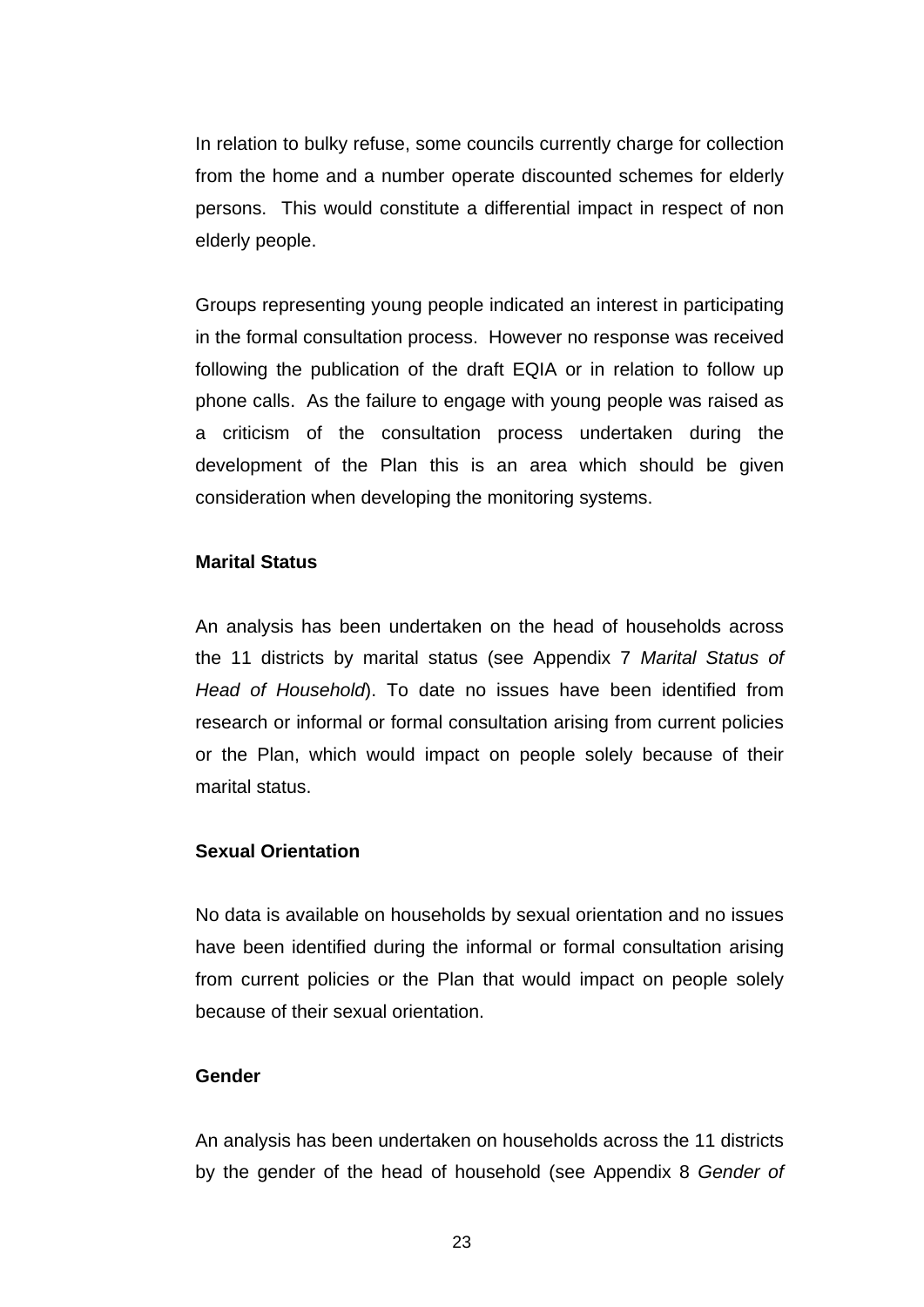*Head of Household*) which shows that approximately 60% is male. The only information on who is responsible for dealing with refuse in households of mixed gender was identified during the formal consultation meetings where a comment was made that the initiatives would be likely to have a greater impact on women. Moreover, the Census data demonstrates that a higher percentage of elderly people are female (see Appendix 9). Once again this is an area which should be given consideration when developing the monitoring systems.

#### **Disability**

#### *(a) Mobility problems*

Across the eleven councils a range of 10.4% to 16.5% of households have a person with a mobility problem (see Appendix 10 *Household Member with a Mobility Problem*). Additionally across the councils up to 20% have an occupant drawing a disability benefit (see Appendix 11 *Claimants of Disability Benefits by Age and District Council, November 2001*). The initial consultation suggests that people with mobility problems may have difficulty in segregating waste, managing up to 3 bins and accessing recycling facilities and this will be taken account of in the mitigating measures**.** 

Comments made during the consultation on the Plan suggest that people with mobility problems also may not be aware of the assisted lifts schemes.

Persons with mobility problems may have difficulty in using the facilities currently provided at Bring sites and Civic Amenity Sites *(Bruslee Recycling Plant Newtownabbey Access Audit, Disability Action, April 2002)*. This report provides information on potential access problems for persons with varying types of disability.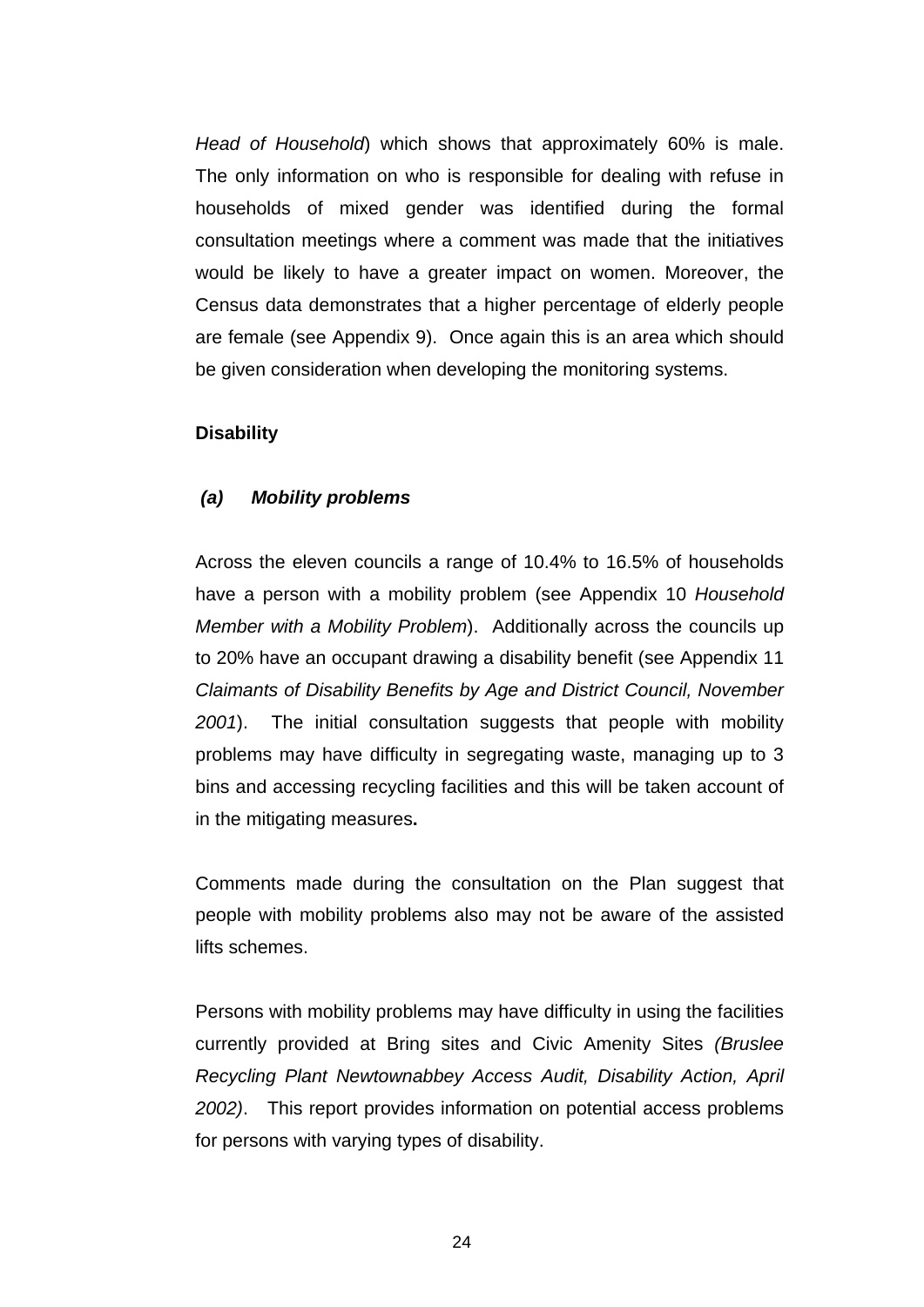#### *(b) Visual impairment*

The RNIB estimates that there are about 15,000-16,000 people with visual impairments living in the Eastern Region. There are three main issues for people with visual impairment, namely access to information, which is generally presented in a written form, obstruction of pavements, and access to bring banks and civic amenity sites.

Information provided by Disability Action, RNIB and Guide Dogs for the Blind and the Blind Centre N.I. has indicated that failure to provide information in alternative formats can result in adverse differential impacts. An audit of the information currently made available by councils on the opening hours of civic amenity sites, bank holiday refuse collection arrangements and bulky waste collection services demonstrates that information is generally presented in a written format in leaflets, newspaper advertisements and labels attached to bins.

A number of consultees have raised concerns about the obstruction of footpaths arising from multiple bins being placed on the kerbside at the same time or bins being presented on additional days.

#### *(c) Learning difficulties*

Mencap estimates that 2% of the population (approximately 33,000, people) in Northern Ireland have a learning disability.

Mencap has also commented that failure to provide information in easily understandable formats can result in adverse differential impacts for people with learning difficulties. There are also issues relating to access to recycling facilities, as most people with learning disabilities do not have access to transport.

<u>25 and 25 and 26 and 26 and 26 and 26 and 26 and 26 and 26 and 26 and 26 and 26 and 26 and 26 and 26 and 26 and 26 and 26 and 26 and 26 and 26 and 26 and 26 and 26 and 26 and 27 and 27 and 27 and 27 and 27 and 27 and 27 a</u>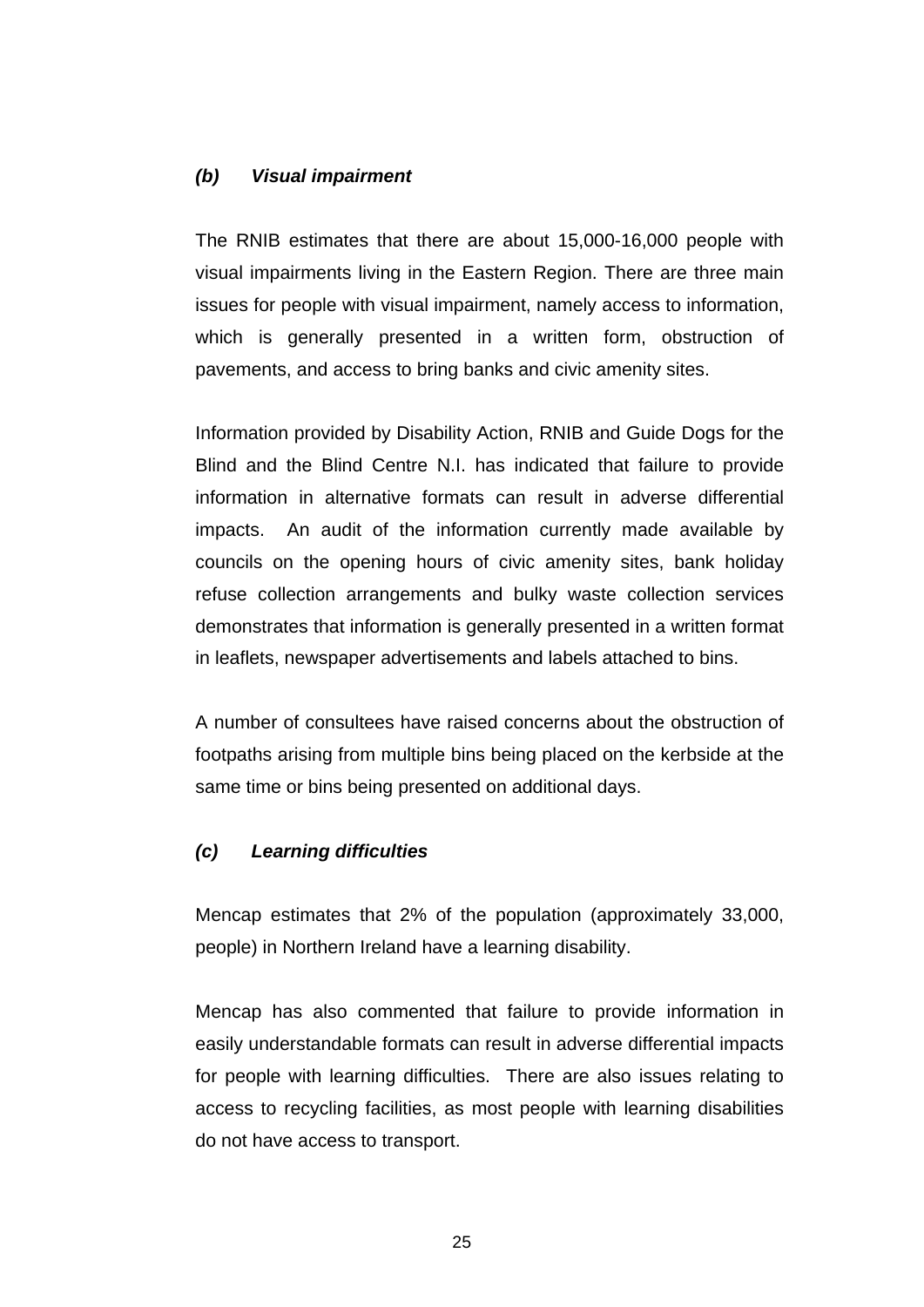#### *(d) Hearing impairment*

RNID estimates that up to 200,000 people in Northern Ireland have a hearing problem. No specific differential impacts have been identified for people with hearing difficulties at this stage, other than the fact that they have less access to transport. It should be noted again that failure to provide information in alternative formats can result in adverse differential impacts.

#### **Dependants**

Appendix 12 *Households with Dependant Children* shows that 34% of households in the Eastern Region have dependant children. It is noted that some families will have dependants other than children but no specific data is available.

Some councils currently provide additional waste storage capacity free of charge for larger households (eg families with 4+ children) which suggests that larger families may generate more waste. They may suffer an adverse differential if the capacity of the bins provided under this Plan is less than that of their current bins. Moreover this issue was formally raised during the formal consultation exercise and should be given consideration in implementing future monitoring systems.

Appendix 13 *Household Type by Dwelling Location* shows that lone parents make up 5.7% of all households across Northern Ireland. Gingerbread has raised issues about access to recycling facilities for lone parents owing to the low levels of car ownership. While the Rural Community Network has identified potential differential impacts resulting from the opening hours of recycling facilities, which vary from council to council.

 $26$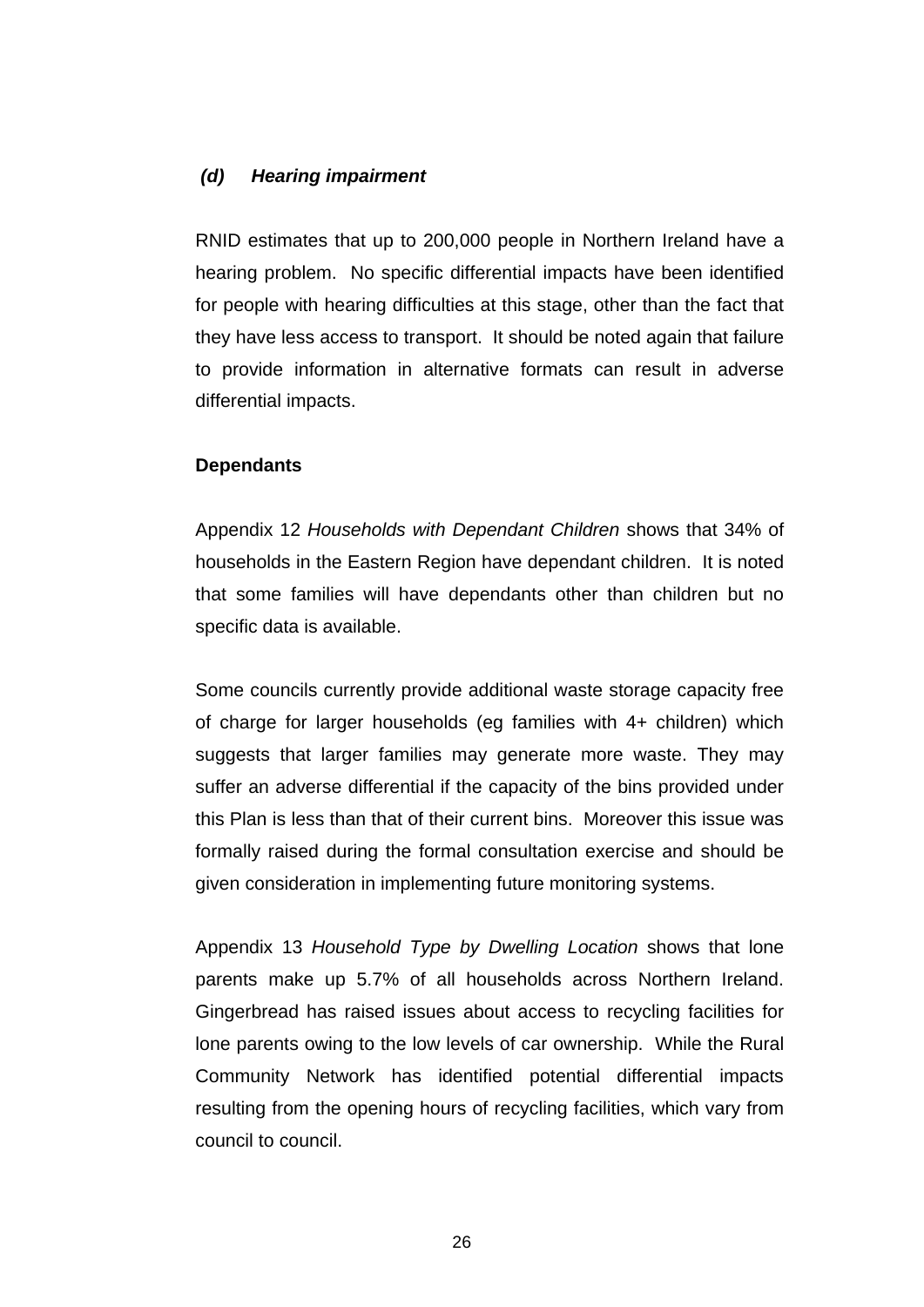## **5.0 Consideration of Measures to Mitigate any Adverse Impact**

**5.1** The eleven councils in arc21 have given careful consideration to the measures identified to mitigate any adverse impact identified in the previous sections of the report. As identified earlier in this report it is not however possible at this stage to be specific in assessing local impacts across the Section 75 groups. The potential for differential adverse impact is considered in light of the information and research available. Moreover, opportunities are identified for councils to further promote equality of opportunity when deciding on: the suitable house types to be provided with 2 or 3 bins and additional containers; how access can be improved to the bring sites and civic amenity sites and how operational arrangements can be made to increase the number of households that will be able to avail of the kerbside recycling facilities.

## **Recommended Action**

- That each council defines the suitable house types for the 2 or 3 bin kerbside collection service as widely as possible and explore**s** alternative mechanisms where the public are interested in participating in recycling but do not live in a suitable housetype for the 2,3 bin collection service;
- That the operation of the waste collection service is designed where possible to maximise the number of suitable households included in the additional container kerbside collection service;
- That where possible the number of bring banks is maximised in areas not suitable for kerbside collection;
- Once decisions are taken by councils on the households to which the additional containers will be provided a more detailed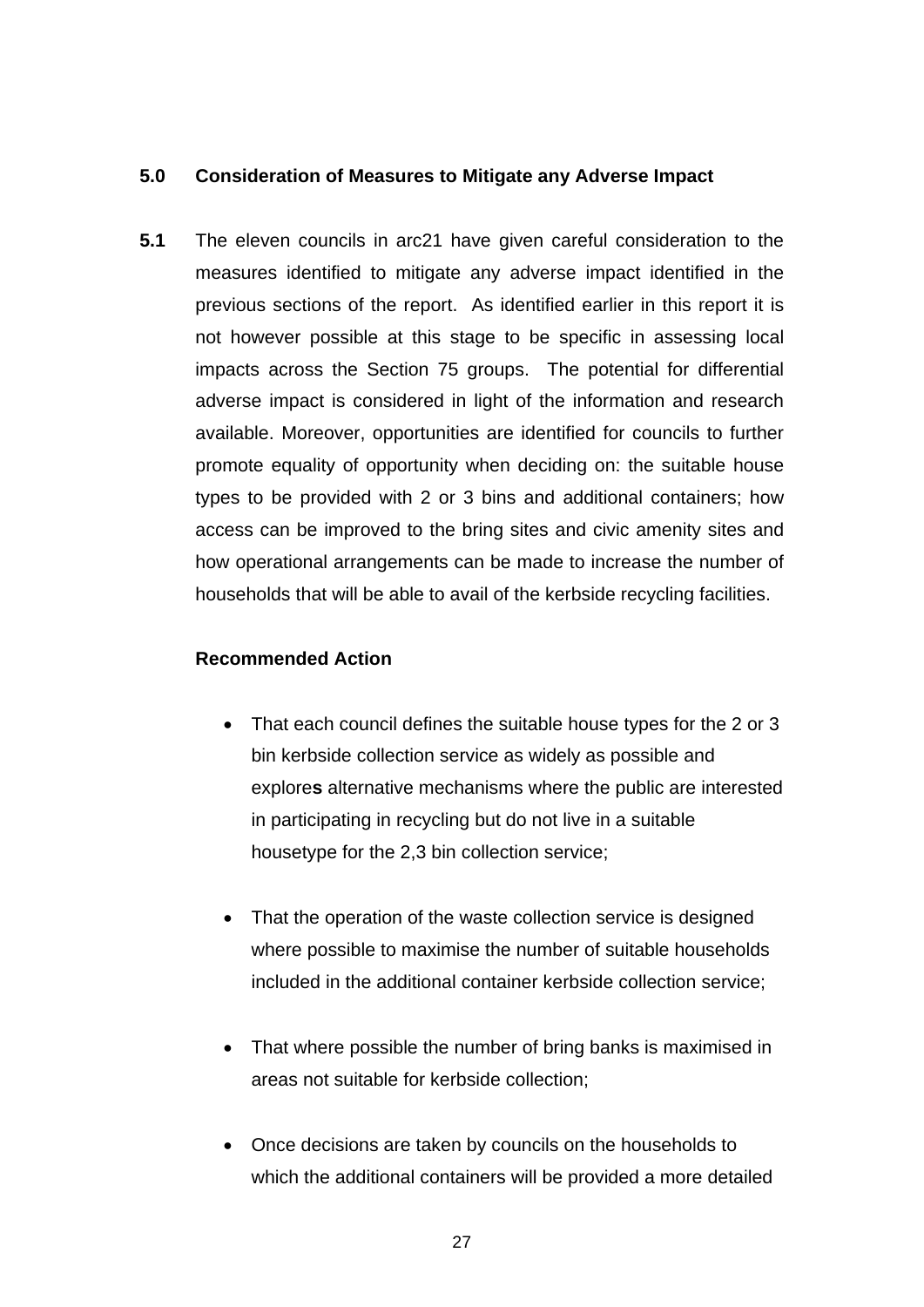analysis be undertaken of households and community background;

- That further research is undertaken into the local specific needs for information on recycling and on the measures that may be required to make information more accessible to those people who are not fluent in English;
- Councils review the promotion of their assisted lift scheme and the eligibility criteria that apply;
- That those councils who charge for the bulky refuse service may need to review how they apply charges and concessions through a separate EQIA;
- That in accordance with the comments raised during consultation that councils provide training for operatives on returning bins to the curtilege of the property or to the point of collection when emptied;
- That councils give consideration to local initiatives which may contribute effectively in alleviating some of the potential adverse differential impacts identified in this report based on their merits;
- That councils may need to review the opening hours of civic amenity sites;
- That options are considered to make bring sites and civic amenity sites more user friendly for people with disabilities and the elderly;
- That options are considered to produce more accessible information on recycling for those with a learning disability;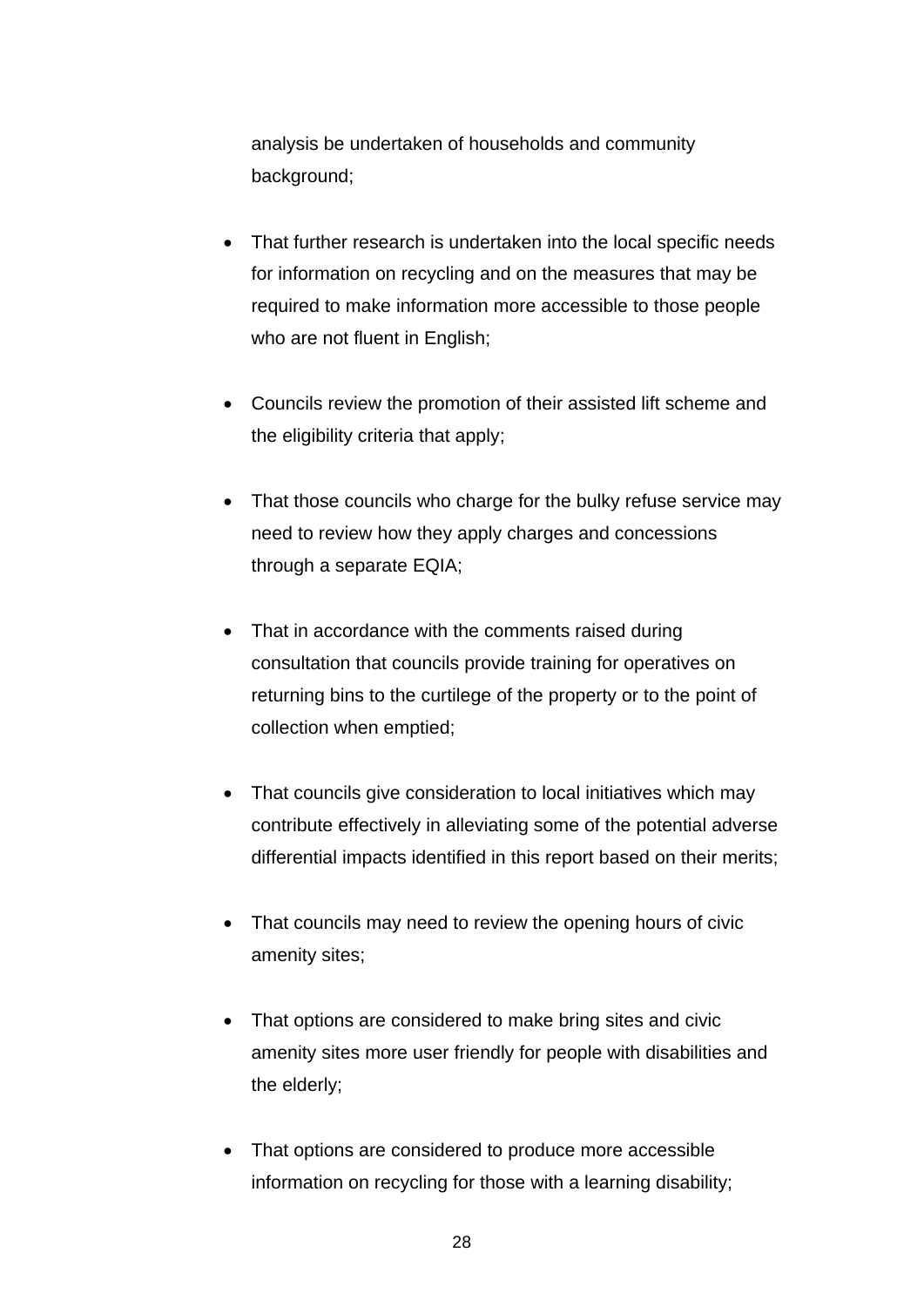- That councils provide information in alternative formats in accordance with the provisions in their individual Equality Schemes**.** This could mean measures from Braille to special website adaptations;
- That options are considered by councils in terms of design issues to facilitate visually impaired people to distinguish between bins.
- That councils implement monitoring systems in relation to those areas where potential for adverse differential impact has been identified and keep under review the mitigating actions it may be necessary to implement.
- That the group involved in the consultation through Disability Action is used as the nucleus of an ad hoc group by arc 21 for ongoing consultation on the relevant issues identified in this report as considered appropriate by this group

## **6.0 Consultation**

## **6.1 Pre consulttion**

- Detailed consideration has been given to the equality issues identified through the extensive consultation exercise implemented when the Plan was under development by Enviros;
- During the course of data gathering for the EQIA information on the Plan was circulated to over 150 organisations representing the Section 75 groupings, follow up phone calls were made and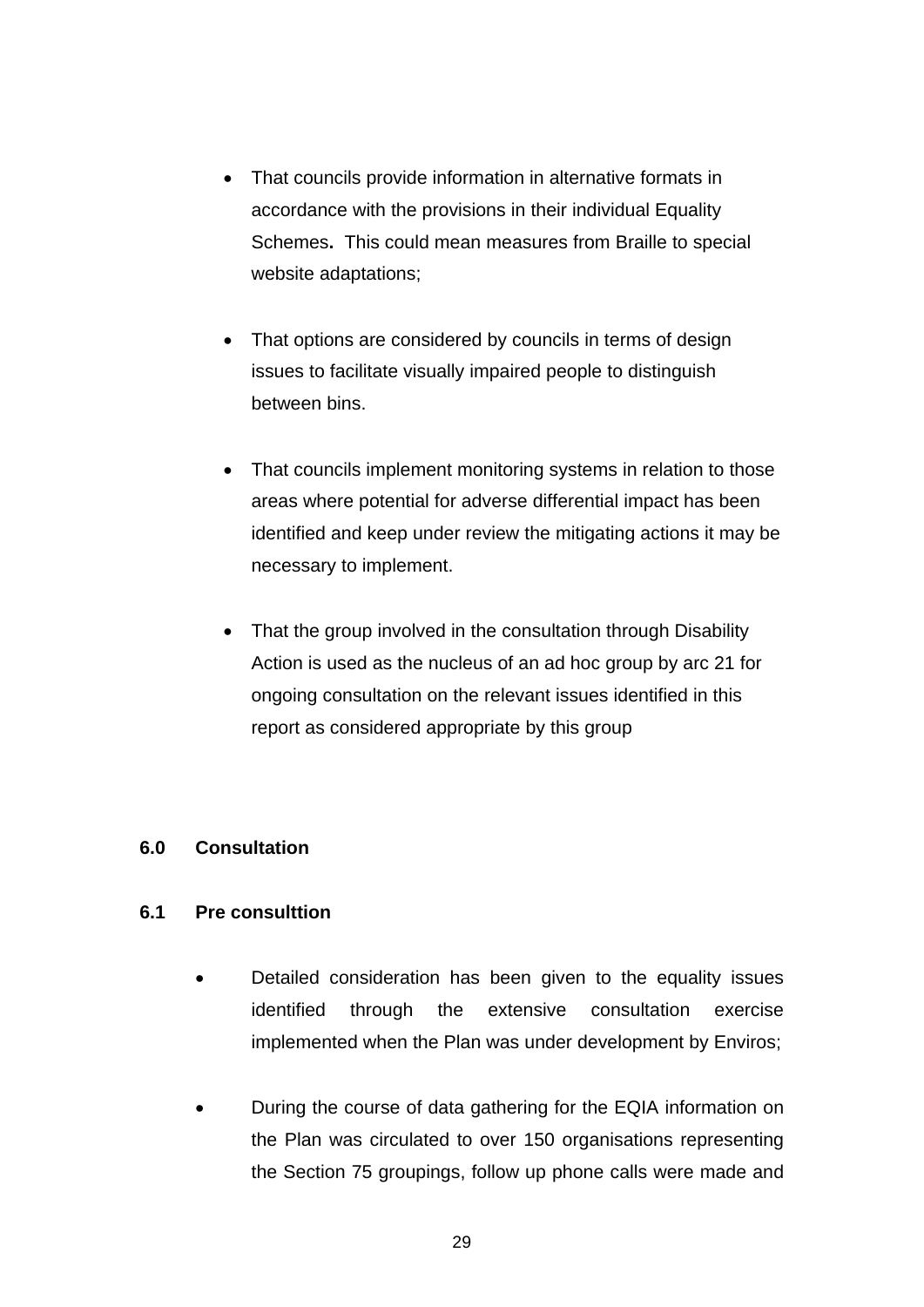consultation responses received from a range of organisations. (See Appendix 14);

- In response to the letter circulated during pre-consultation written responses were received from the Green Party, ICTU, Northern Ireland Environment Link and Friends of the Earth;
- Pre consultation meetings were also convened with representatives from Mencap, RNIB, Blind Centre N.I., Sense, Guide Dogs for the Blind, Disability Action, Age Concern and Max O'Brien;
- The draft report was circulated to the eleven councils in the eastern region and to the arc 21 Forum for comment.

## **6.2 Formal Consultation**

During the formal consultation phase arc 21 consulted as widely as possible on the preliminary findings of the EQIA and associated mitigating actions. With this objective in mind arc 21 took the following actions:

- A press release was prepared and submitted to the eleven councils in the eastern region for distribution to the various media outlets and newspapers read by the main communities in the Eastern Region;
- A prominent advertisement inviting the public to comment on this matter was placed in the Belfast Telegraph;